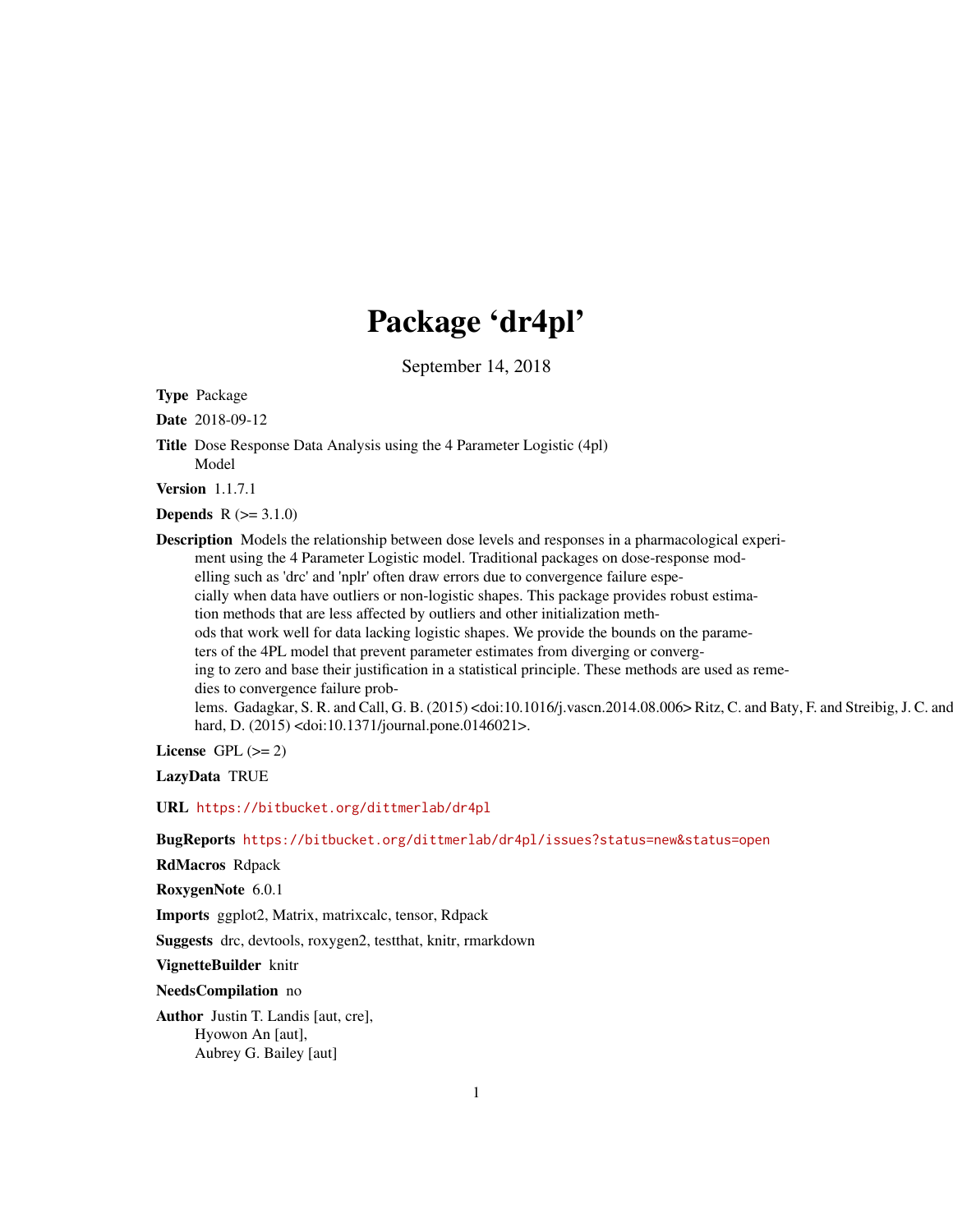Maintainer Justin T. Landis <jtlandis314@gmail.com>

Repository CRAN

Date/Publication 2018-09-13 23:00:03 UTC

# R topics documented:

| 3                   |
|---------------------|
| $\overline{3}$      |
| $\overline{4}$      |
| $\overline{7}$      |
| 8                   |
| 9                   |
| 9                   |
| 9                   |
| 10                  |
| 11                  |
| 11                  |
| 12                  |
| 13                  |
| 14                  |
| 14                  |
| 15                  |
| 17                  |
| 17                  |
| 18                  |
| 18                  |
| 19                  |
| 19                  |
| 19                  |
| 20                  |
| sample_data_3<br>20 |
| sample_data_4<br>20 |
| sample_data_5<br>21 |
| sample_data_6<br>21 |
| sample_data_7<br>21 |
| sample_data_8<br>22 |
| sample_data_9<br>22 |
| summary.dr4pl<br>22 |
|                     |
|                     |

**Index**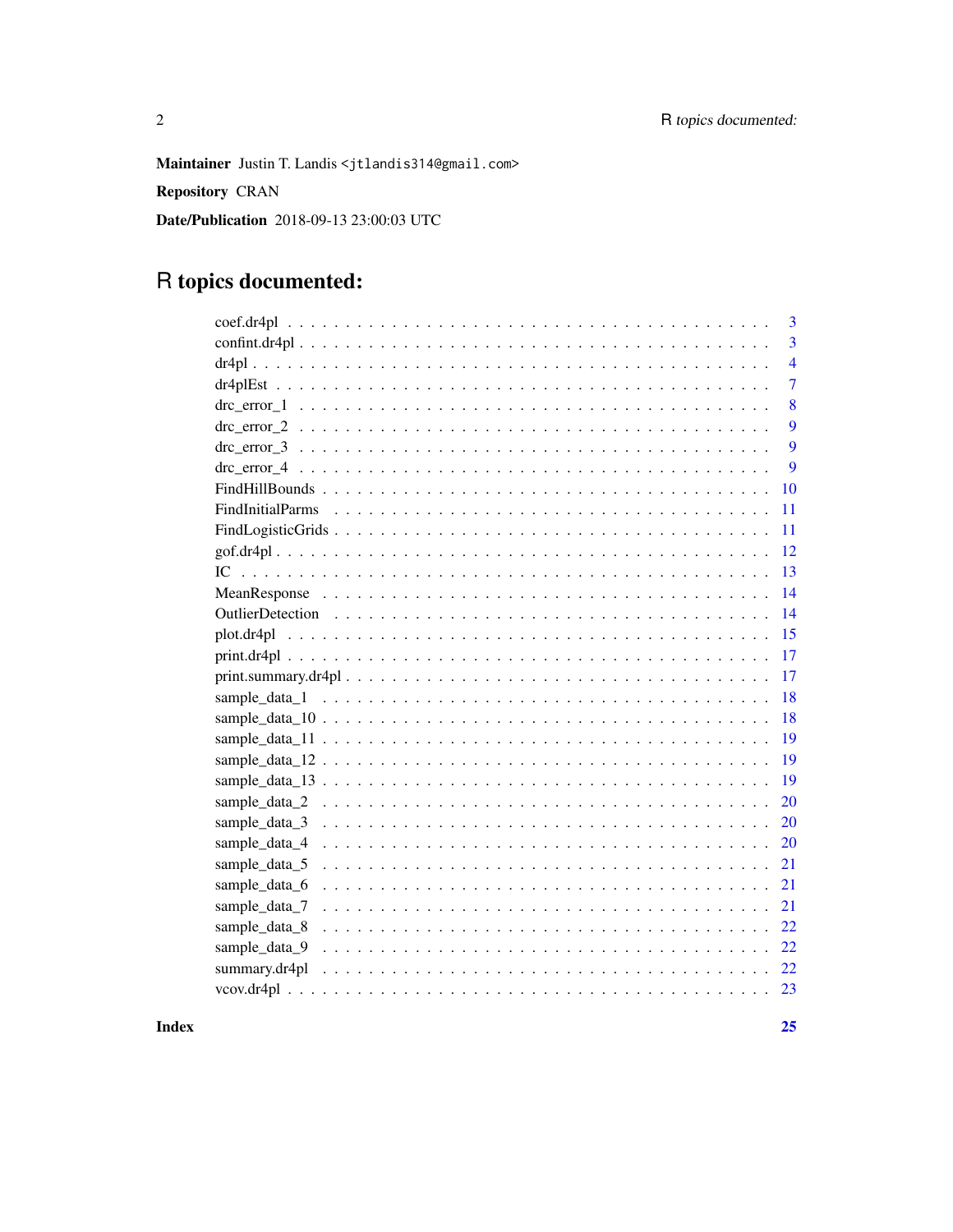<span id="page-2-0"></span>

This function obtains the coefficients of a 4PL model. Estimates of the four parameters, the upper asymptote, IC50, slope and lower asymptote, are returned.

#### Usage

## S3 method for class 'dr4pl' coef(object, ...)

# Arguments

| object   | A 'dr4pl' object         |
|----------|--------------------------|
| $\cdots$ | arguments passed to coef |

# Value

A vector of parameters

#### Examples

```
obj.dr4pl <- dr4pl(Response ~ Dose, data = sample_data_2) # Fit a 4PL model to data
coef(obj.dr4pl) # Print parameter estimates
```

```
obj.dr4pl <- dr4pl(Response ~ Dose, data = sample_data_3) # Fit a 4PL model to data
coef(obj.dr4pl) # Print parameter estimates
```
<span id="page-2-1"></span>confint.dr4pl *Fit a 4 parameter logistic (4PL) model to dose-response data.*

# Description

Compute the approximate confidence intervals of the parameters of a 4PL model based on the asymptotic normality of least squares estimators.

#### Usage

```
## S3 method for class 'dr4pl'
confint(object, parm = NULL, level = 0.95, ...)
```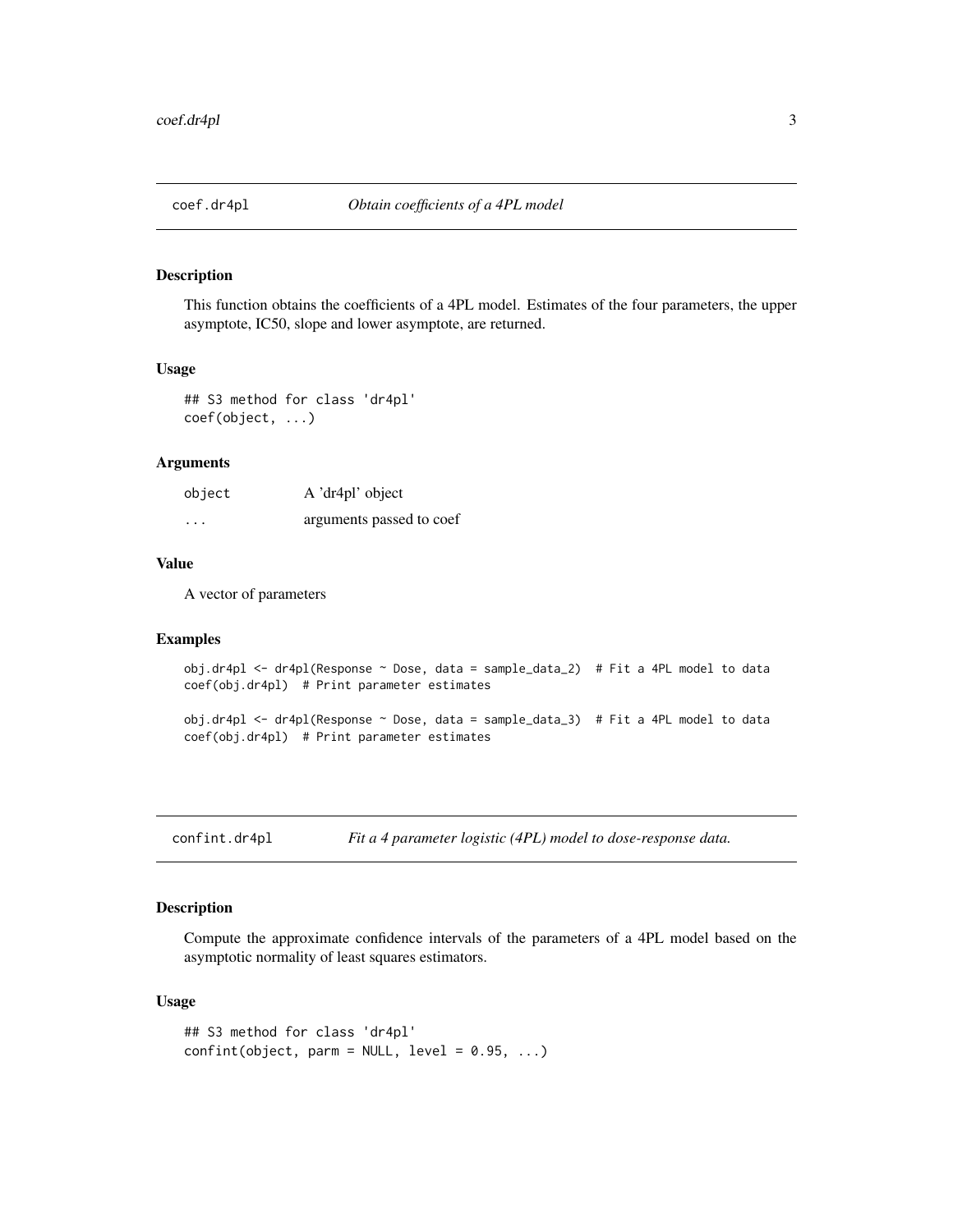# <span id="page-3-0"></span>Arguments

| object | An object of the dr4pl class  |
|--------|-------------------------------|
| parm   | Parameters of a 4PL model     |
| level  | Confidence level              |
|        | Other parameters to be passed |

# Details

This function computes the approximate confidence intervals of the true parameters of a 4PL model based on the asymptotic normality of the least squares estimators in nonlinear regression. The Hessian matrix is used to obtain the second order approximation to the sum-of-squares loss function. Please refer to Subsection 5.2.2 of Seber and Wild (1989).

# Value

A matrix of the confidence intervals in which each row represents a parameter and each column represents the lower and upper bounds of the confidence intervals of the corresponding parameters.

# References

Seber GAF, Wild CJ (1989). *Nonlinear regression*, series Wiley Series in Probability and Mathematical Statistics: Probability and Mathematical Statistics. John Wiley \& Sons, Inc., New York. ISBN 0-471-61760-1, doi: [10.1002/0471725315,](http://doi.org/10.1002/0471725315) [http://dx.doi.org.libproxy.lib.unc.edu/](http://dx.doi.org.libproxy.lib.unc.edu/10.1002/0471725315) [10.1002/0471725315](http://dx.doi.org.libproxy.lib.unc.edu/10.1002/0471725315).

# Examples

```
obj.dr4pl <- dr4pl(Response ~ Dose, data = sample_data_1) # Fit a 4PL model to data
## Use the data 'sample_data_1' to obtain confidence intervals.
confint(obj.dr4pl) # 95% confidence intervals
confint(obj.dr4pl, level = 0.99) # 99% confidence intervals
theta <- FindInitialParms(x = sample_data_1$Dose, y = sample_data_1$Response)
# Use the same data 'sample_data_1' but different parameter estimates to obtain
# confidence intervals.
confint(obj.dr4pl, parm = theta)
```
<span id="page-3-2"></span><span id="page-3-1"></span>dr4pl *Fitting 4 Parameter Logistic (4PL) models to dose-response data.*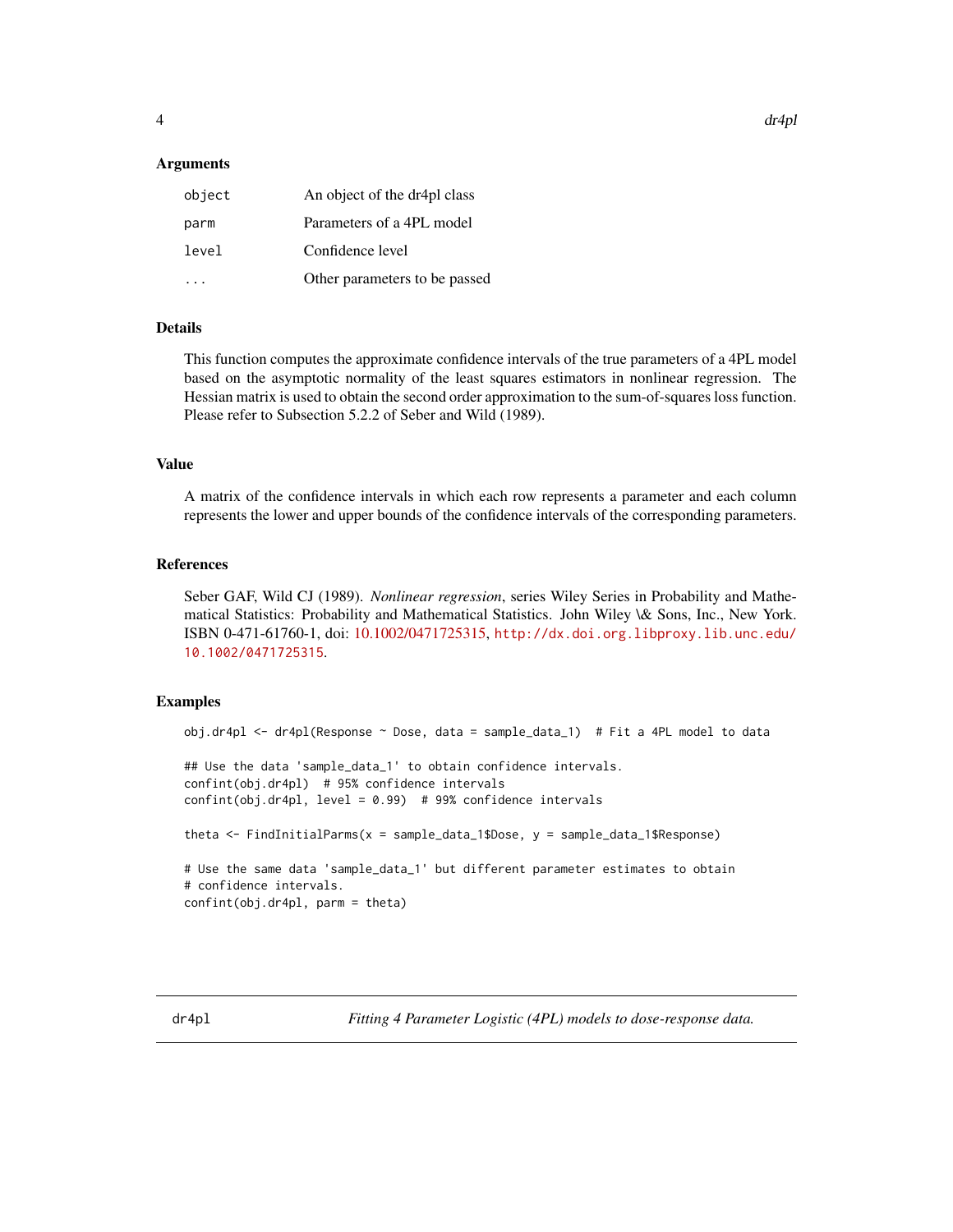$d$ r $4$ pl  $5$ 

#### Description

This function fits a 4PL model to dose-response data. Users can obtain fitted parameter estimates as return values. Using auxiliary functions provided by this R package, users can plot a fitted doseresponse curve and obtain confidence intervals of true parameters. In addition, the goodness-of-fit test for model adequacy of the 4PL models can be performed when replicates are available for each dose level.

#### Usage

```
dr4p1(\ldots)## S3 method for class 'formula'
dr4pl(formula, data = list(), init.parm = NULL,
  trend = "auto", method.init = "Mead", method.robust = NULL,
  method.optim = "Nelder-Mead", use.Hessian = FALSE, level = 0.9999,
  failure.message = FALSE, ...)
## S3 method for class 'data.frame'
dr4pl(data, dose, response, init.parm = NULL,
  trend = "auto", method.init = "Mead", method.robust = NULL,
  method.optim = "Nelder-Mead", use.Hessian = FALSE, level = 0.9999,
  failure.message = FALSE, ...)## Default S3 method:
dr4pl(dose, response, init.parm = NULL, trend = "auto",
  method.init = "Mead", method.robust = NULL,
  method.optim = "Nelder-Mead", use.Hessian = FALSE, level = 0.9999,
  failure.message = FALSE, ...)
```

| $\ddots$ .  | Further arguments to be passed to constrOptim.                                                                                                                                                                                                                                                                                                                                                                |
|-------------|---------------------------------------------------------------------------------------------------------------------------------------------------------------------------------------------------------------------------------------------------------------------------------------------------------------------------------------------------------------------------------------------------------------|
| formula     | Symbolic description of the model to be fit. Either of the form 'response $\sim$ dose'<br>or as a data frame with response values in first column and dose values in second<br>column.                                                                                                                                                                                                                        |
| data        | Data frame containing variables in the model.                                                                                                                                                                                                                                                                                                                                                                 |
| init.parm   | Vector of initial parameters to be optimized in the model.                                                                                                                                                                                                                                                                                                                                                    |
| trend       | Indicator of whether a dose-response curve is a decreasing $\theta[3] < 0$ or increasing<br>curve $\theta[3] > 0$ . The default is "auto" which indicates that the trend of the curve<br>is automatically determined by data. The option "decreasing" will impose a<br>restriction $\theta[3] \leq 0$ while the option "increasing" will impose a restriction<br>$\theta[3] >= 0$ in an optimization process. |
| method.init | Method of obtaining initial values of the parameters. If this parameter is left<br>unassigned, a default "Mead" method will be used. Assign "logistic" to use the<br>logistic method.                                                                                                                                                                                                                         |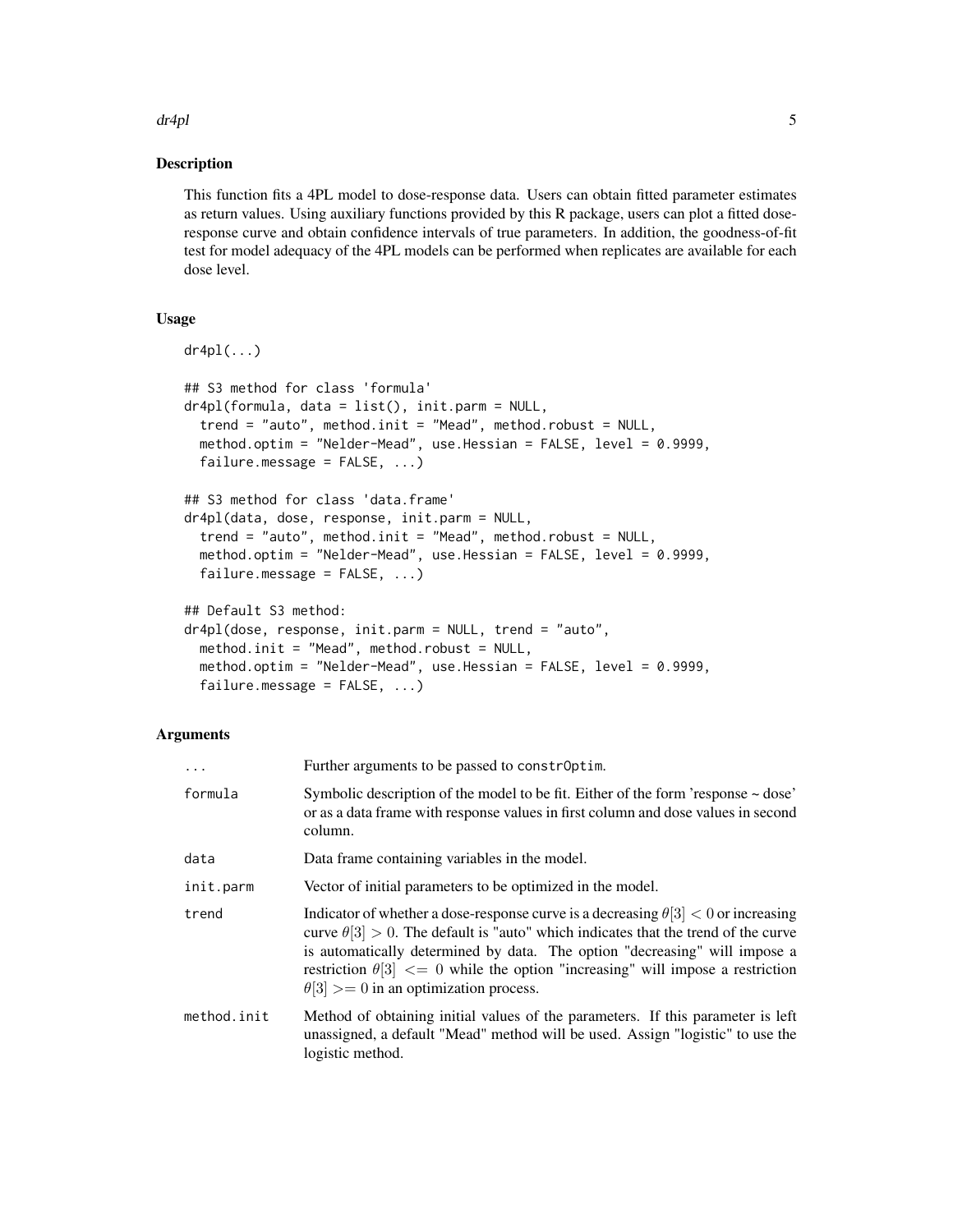<span id="page-5-0"></span>

| method.robust   | Parameter to select loss function for the robust estimation method to be used<br>to fit a model. The argument NULL indicates the sum of squares loss, "abso-<br>lute" indicates the absolute deviation loss, "Huber" indicates Huber's loss and<br>"Tukey" indicates Tukey's biweight loss. |
|-----------------|---------------------------------------------------------------------------------------------------------------------------------------------------------------------------------------------------------------------------------------------------------------------------------------------|
| method.optim    | Method of optimization of the loss function specified by method. robust. This<br>function argument is directly passed to the function constrOptim which is pro-<br>vided in the <b>base</b> package of R.                                                                                   |
| use.Hessian     | Indicator of whether the Hessian matrix (TRUE) or the gradient vector is used<br>in the Hill bounds.                                                                                                                                                                                        |
| level           | Confidence level to be used in Hill bounds computation.                                                                                                                                                                                                                                     |
| failure.message |                                                                                                                                                                                                                                                                                             |
|                 | Indicator of whether a message indicating attainment of the Hill bounds and<br>possible resolutions will be printed to the console (TRUE) or hidden (FALSE).                                                                                                                                |
| dose            | Vector of dose levels                                                                                                                                                                                                                                                                       |
| response        | Vector of responses                                                                                                                                                                                                                                                                         |
|                 |                                                                                                                                                                                                                                                                                             |

# Details

This function fits a 4 parameter logistic (4PL) model to dose-response data. A formula of the model is

 $\theta[1] + (\theta[4] - \theta[1])/ (1 + (z/\theta[2])^{\theta}[3])$ 

method.init specifies an initialization method to get initial parameter estimates based on data. The currently supported initialization methods are "logistic" and 'Mead'. For further details, see the vignette.

method.optim specifies an optimization method to be used in "constrOptim" function. The currently supported optimization techniques include "Nelder-Mead", "BFGS", "CG", "L-BFGS-B", "SANN" and "Brent". For further details, see the help page of [optim](#page-0-0).

method.robust chooses a robust estimation method among 4 methods. The method of estimation is usually identified by the loss function of the method. This package supports 4 types of loss functions: sum-of-squares loss, absolute deviation loss, Huber's loss and Tukey's biweight loss. Each of loss function is explained in detail in the vignette.

# Value

A 'dr4pl' object for which "confint", "gof", "print" and "summary" methods are implemented. For details, see the help page of each method. For example, type ?confint.dr4pl to obtain the confidence intervals of parameters of the 'dr4pl' object.

#### Methods (by class)

- formula: General 4PL model fitting function for analysis of dose-response relation.
- data.frame: Method for when formula argument is missing. dose and response arguments are necessary
- default: Used in the default case, supplying a single dose and response variable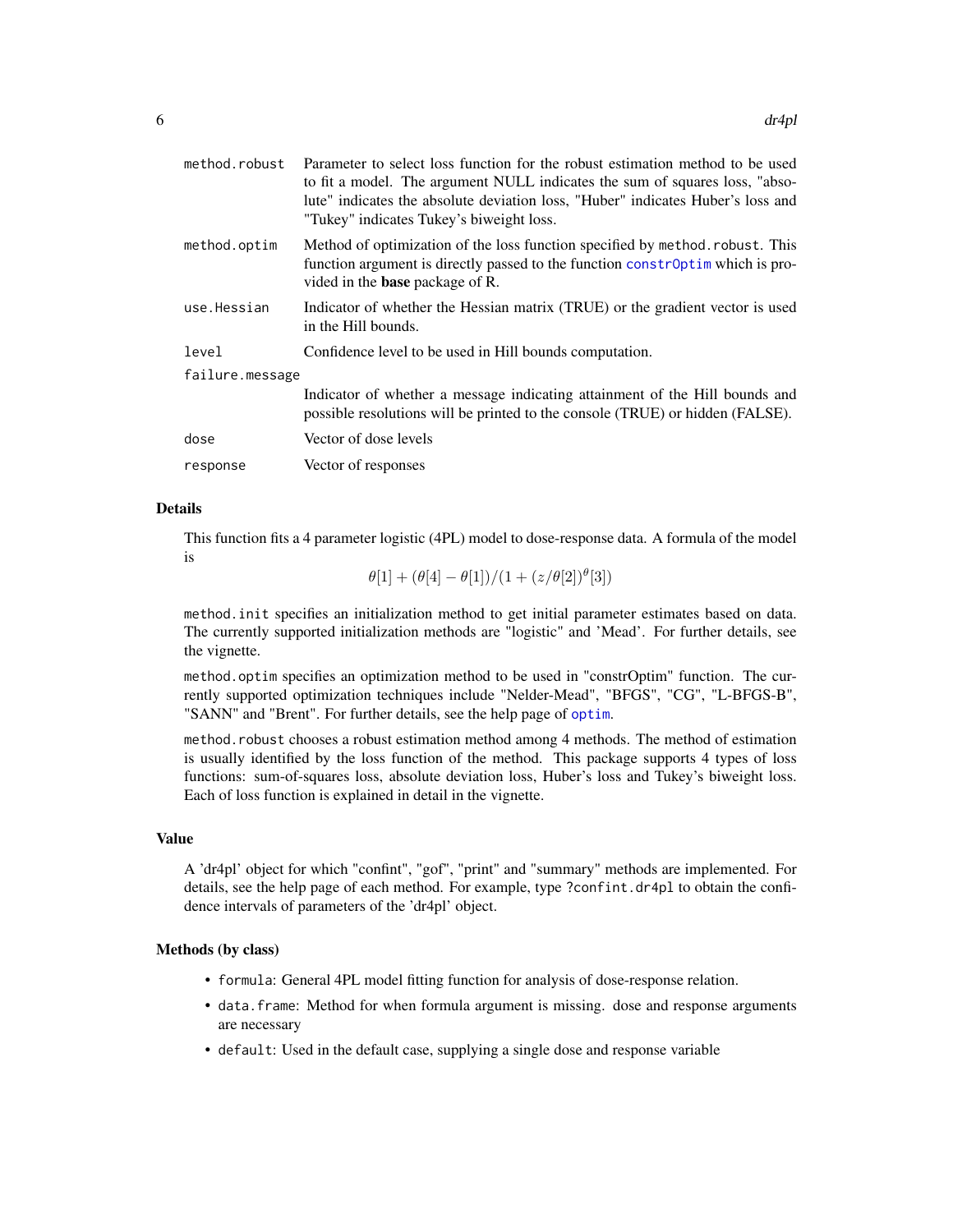#### <span id="page-6-0"></span>dr4plEst 7

# Author(s)

Hyowon An, <ahwbest@gmail.com> Justin T. Landis, <jtlandis314@gmail.com> Aubrey G. Bailey, <aubreybailey@gmail.com>

# See Also

[confint.dr4pl](#page-2-1), [gof.dr4pl](#page-11-1), [print.dr4pl](#page-16-1), [summary.dr4pl](#page-21-1)

# Examples

```
##Assign method.init = "logistic" to use logistic method of estimation.
##default method
a <- dr4pl(dose = sample_data_1$Dose,
           response = sample_data_1$Response,
           method.init = "logistic")
plot(a)
##Use default or Assign method.init = "Mead" to use Mead's method of estimation.
# Use method.robust to select desired loss function
# formula method
b <- dr4pl(formula = Response~Dose,
           data = sample_data_4,
           method.init = "Mead",
           method.robust = "Tukey" )
plot(b)
#data.frame method
c <- dr4pl(data = sample_data_10,
           dose = Dose,
           response = Response)
plot(c)
##compatable with ggplot
library(ggplot2) #load ggplot2
c <- dr4pl(Response~Dose,
           data = drc_error_2,
           method.optim = "CG",
           trend = "decreasing" )
d <- plot(c, x.breaks = c(.00135, .0135, .135, 1.35, 13.5))
d + theme_grey()
```
dr4plEst *Private function to fit the 4PL model to dose-response data*

# Description

Private function that actually fits the 4PL model to data. If the Hill bounds are attained at the end of optimization processes, then an indicator of convergence failure so that  $d\mathbf{r}$ <sup>4</sup> $p$ l.default can look for a remedy for convergence failure.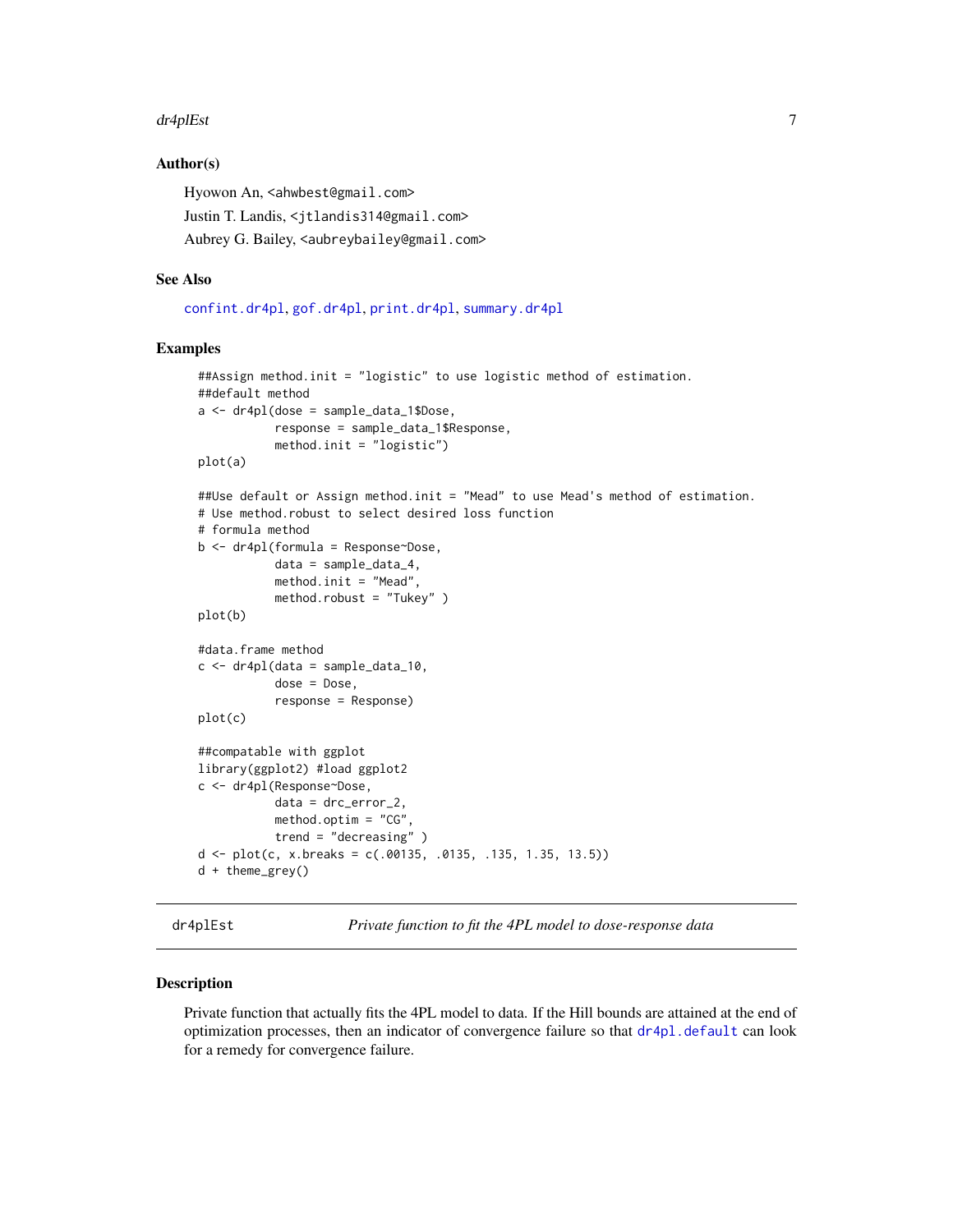# <span id="page-7-0"></span>Usage

```
dr4plEst(dose, response, init.parm, trend, method.init, method.optim,
 method.robust, use.Hessian, level)
```
# Arguments

| dose          | Vector of dose levels                                                                                                                                                                                                                                                                                                                                                                                         |
|---------------|---------------------------------------------------------------------------------------------------------------------------------------------------------------------------------------------------------------------------------------------------------------------------------------------------------------------------------------------------------------------------------------------------------------|
| response      | Vector of responses                                                                                                                                                                                                                                                                                                                                                                                           |
| init.parm     | Vector of initial parameters of the 4PL model supplied by a user.                                                                                                                                                                                                                                                                                                                                             |
| trend         | Indicator of whether a dose-response curve is a decreasing $\theta[3] < 0$ or increasing<br>curve $\theta[3] > 0$ . The default is "auto" which indicates that the trend of the curve<br>is automatically determined by data. The option "decreasing" will impose a<br>restriction $\theta[3] \leq 0$ while the option "increasing" will impose a restriction<br>$\theta[3] >= 0$ in an optimization process. |
| method.init   | Method of obtaining initial values of the parameters. Should be one of "logistic"<br>for the logistic method or "Mead" for the Mead method. The default option is<br>the Mead method.                                                                                                                                                                                                                         |
| method.optim  | Method of optimization of the parameters. This argument is directly delivered<br>to the constr0ptim function provided in the "base" package of R.                                                                                                                                                                                                                                                             |
| method.robust | Parameter to select loss function for the robust estimation method to be used<br>to fit a model. The argument NULL indicates the sum of squares loss, "abso-<br>lute" indicates the absolute deviation loss, "Huber" indicates Huber's loss and<br>"Tukey" indicates Tukey's biweight loss.                                                                                                                   |
| use.Hessian   | Indicator of whether the Hessian matrix (TRUE) or the gradient vector is used<br>in the Hill bounds.                                                                                                                                                                                                                                                                                                          |
| level         | Confidence level to be used in Hill bounds computation.                                                                                                                                                                                                                                                                                                                                                       |

# Value

List of final parameter estimates, name of robust estimation, loss value and so on.

drc\_error\_1 *Single High Outlier*

# Description

These are a handful of experimentally derived datasets from the wet-laboratory. These all have numerical errors in other dose-response curve-packages, but not using these methods. This data set exemplifies the case of a single extreme outlier of one dose measurement.

# Examples

a <- dr4pl(Response~Dose, data = drc\_error\_1, method.init = "logistic", method.robust = "Tukey") plot(a)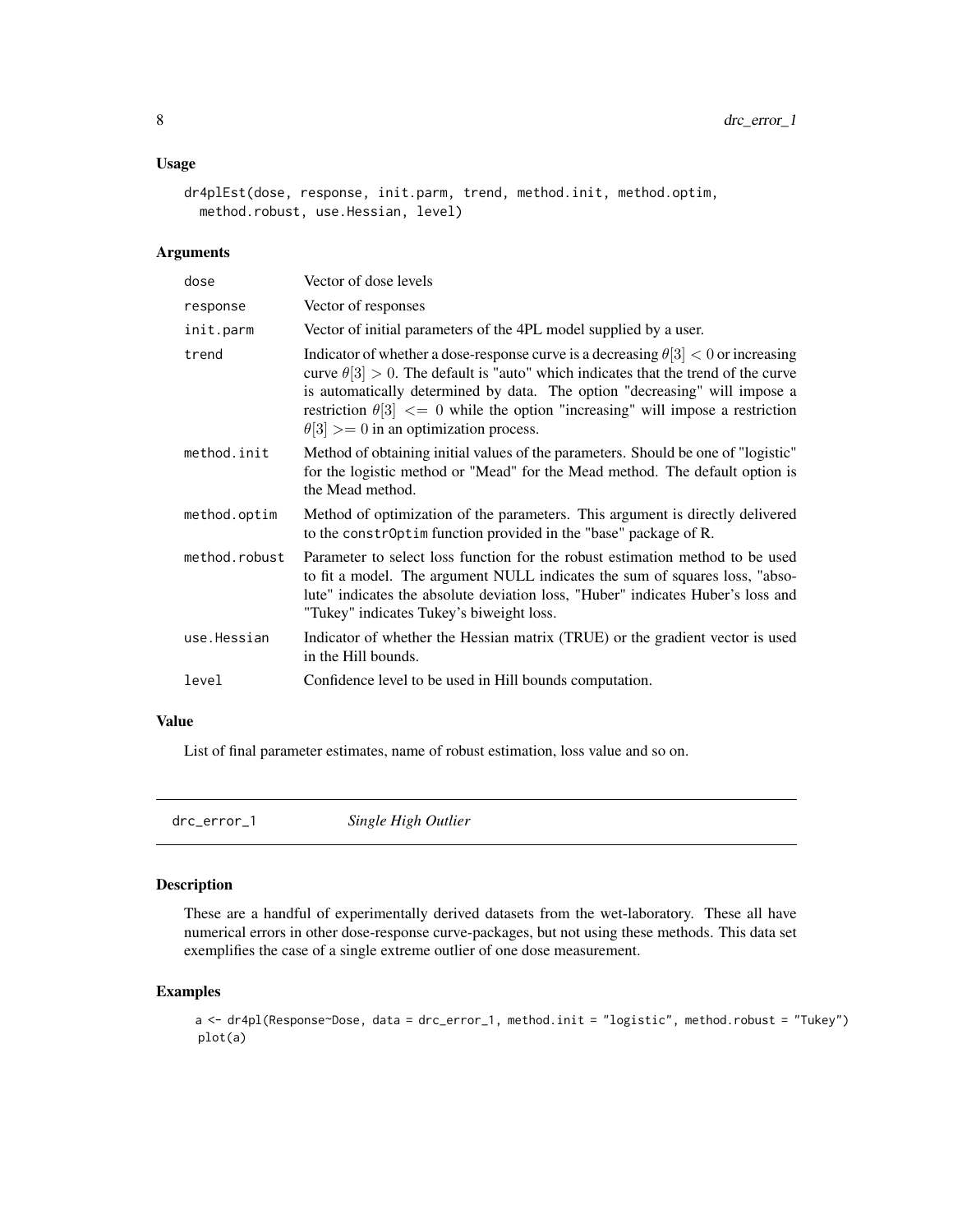<span id="page-8-0"></span>

These are a handful of experimentally derived datasets from the wet-laboratory. These all have numerical errors in other dose-response curve-packages, but not using these methods. This data set exemplifies the case of multiple outliers as well as a small number of observations per dose measurement.

#### Examples

```
a <- dr4pl(Response~Dose, data = drc_error_2, trend = "decreasing", method.optim = "CG")
plot(a)
```
drc\_error\_3 *Support Problem and Outliers at a Single Dose Level*

# Description

These are a handful of experimentally derived datasets from the wet-laboratory. These all have numerical errors in other dose-response curve-packages, but not using these methods. This data set exemplifies the case of multiple outliers at a single dose measurement as well as the support problem.

# Examples

```
a <- dr4pl(Response~Dose, data = drc_error_3, method.init = "Mead", method.robust = "Huber")
plot(a)
```
drc\_error\_4 *Support Problem*

# Description

These are a handful of experimentally derived datasets from the wet-laboratory. These all have numerical errors in other dose-response curve-packages, but not using these methods. This data set exemplifies the support problem.

```
a \leq dr4pl(Response~Dose, data = drc_error_4, method.init = "logistic")
plot(a)
```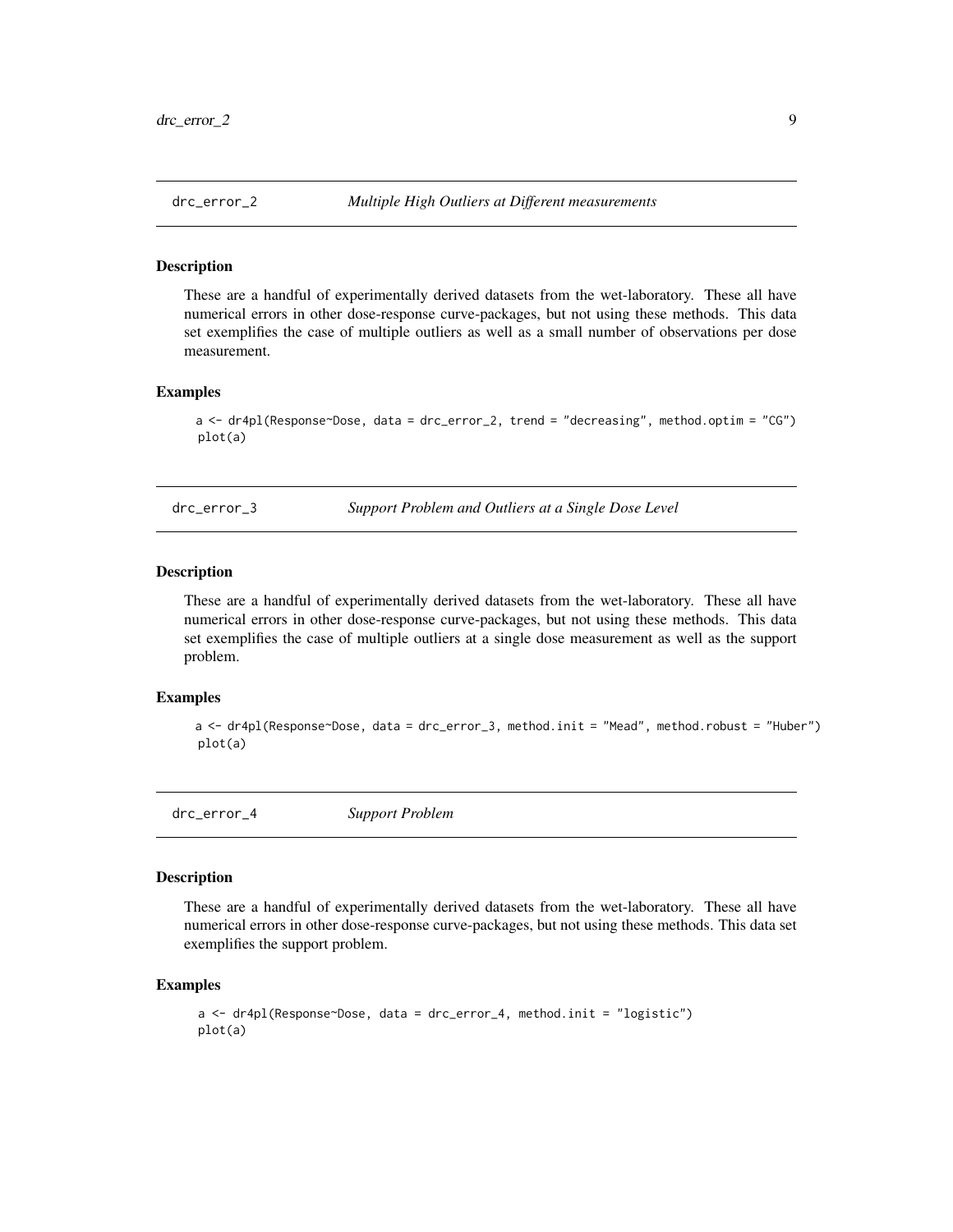<span id="page-9-0"></span>FindHillBounds *FindHillBounds*

#### Description

Compute the Hill bounds based on initial parameter estimates and data.

# Usage

```
FindHillBounds(x, y, theta, use.Hessian = FALSE, level = 0.9999)
```
#### Arguments

| X           | Vector of doses.                                                                                                     |
|-------------|----------------------------------------------------------------------------------------------------------------------|
| y           | Vector of responses.                                                                                                 |
| theta       | Parameters of a 4PL model.                                                                                           |
| use.Hessian | Indicator of whether the Hessian matrix (TRUE) or the gradient vector is used<br>in confidence interval computation. |
| level       | Confidence level to be used in computing the Hill bounds.                                                            |

# Details

This function computes the Hill bounds based on initial parameter estimates and data. It basically computes the confidence intervals of the true parameters based on the variance-covariance matrix of a given initial parameter estimates. The half of a hessian matrix is used as a variance-covariance matrix. If matrix inversion of the variance-covariance matrix is infeasible, a variation of the method in Wang et al. (2010) is used. The parameter level is only for simulation.

# Value

Data frame whose first column represents the bounds on the IC50 parameter in log 10 scale and second column represents the bounds on the slope parameter.

#### Author(s)

Hyowon An, <ahwbest@gmail.com>.

#### References

Higham NJ (2002). "Computing the nearest correlation matrix—a problem from finance." *IMA J. Numer. Anal.*, 22(3), 329–343. ISSN 0272-4979, doi: [10.1093/imanum/22.3.329,](http://doi.org/10.1093/imanum/22.3.329) [http://dx.doi.](http://dx.doi.org.libproxy.lib.unc.edu/10.1093/imanum/22.3.329) [org.libproxy.lib.unc.edu/10.1093/imanum/22.3.329](http://dx.doi.org.libproxy.lib.unc.edu/10.1093/imanum/22.3.329). Wang Y, Jadhav A, Southal N, Huang R, Nguyen DT (2010). "A grid algorithm for high throughput fitting of dose-response curve data." *Curr Chem Genomics*, 4, 57–66.

#### See Also

[FindInitialParms](#page-10-1), [FindLogisticGrids](#page-10-2).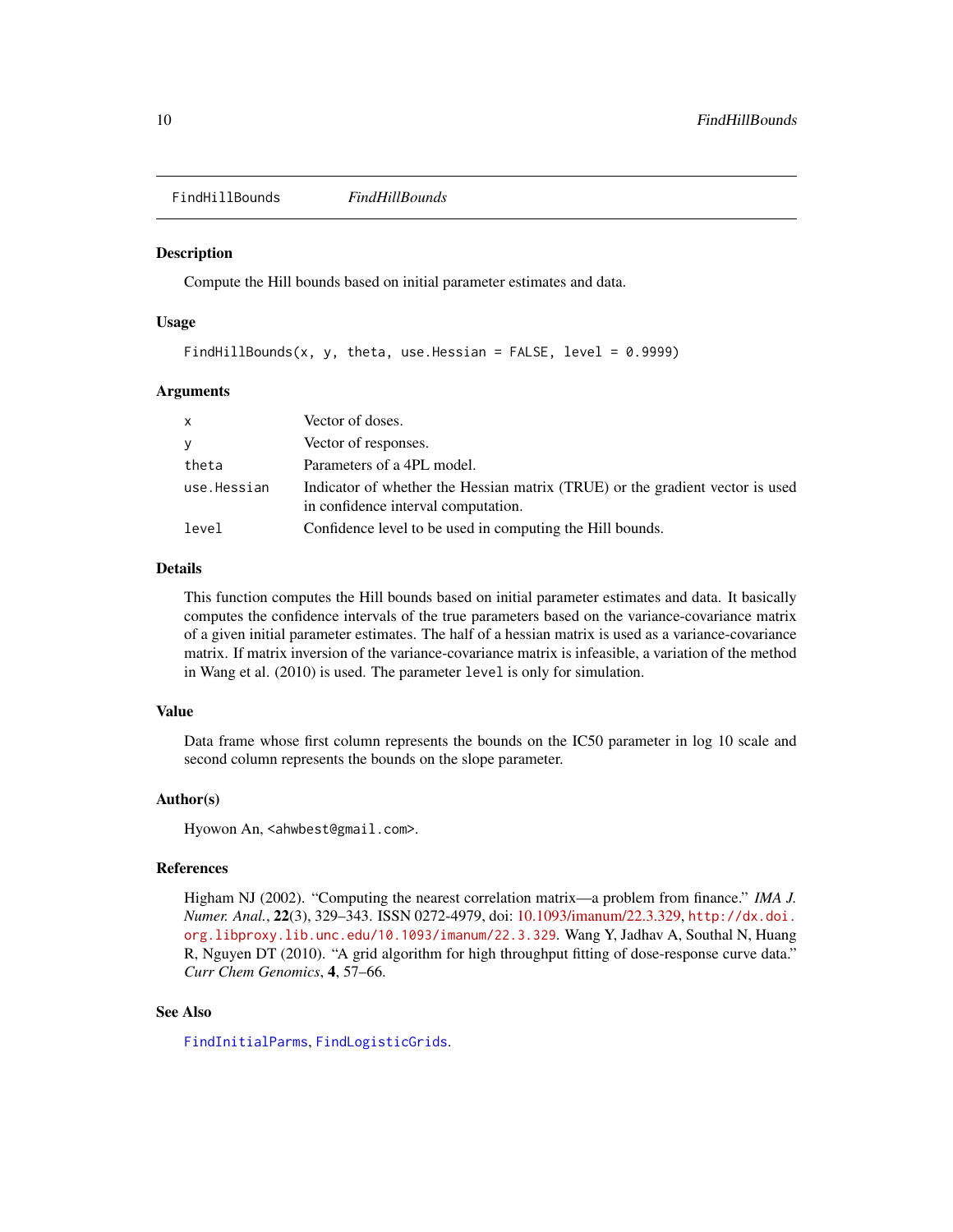<span id="page-10-1"></span><span id="page-10-0"></span>Find initial parameter estimates for a 4PL model.

# Usage

```
FindInitialParms(x, y, trend = "auto", method.init = "Mead",
 method.robust = NULL)
```
# Arguments

| $\mathsf{x}$  | Vector of dose levels                                                                                                                       |
|---------------|---------------------------------------------------------------------------------------------------------------------------------------------|
| y             | Vector of responses                                                                                                                         |
| trend         | Indicator of whether the curve is a decreasing $\theta[3] < 0$ or increasing curve<br>$\theta$ [3] > 0. See dr4p1 for detailed explanation. |
| method.init   | Method of obtaining initial values of the parameters. See dr4p1 for detailed<br>explanation.                                                |
| method.robust | Parameter to select loss function for the robust estimation method to be used to<br>fit a model. See dr4pl for detailed explanation.        |

#### Value

Initial parameter estimates of a 4PL model in the order of the upper asymptote, IC50, Slope and lower asymptote parameters.

<span id="page-10-2"></span>FindLogisticGrids *FindLogisticGrids*

# Description

Compute the grids on the upper and lower asymptote parameters for the logistic method based on initial parameter estimates and data.

# Usage

```
FindLogisticGrids(x, y, retheta.init, use.Hessian = FALSE)
```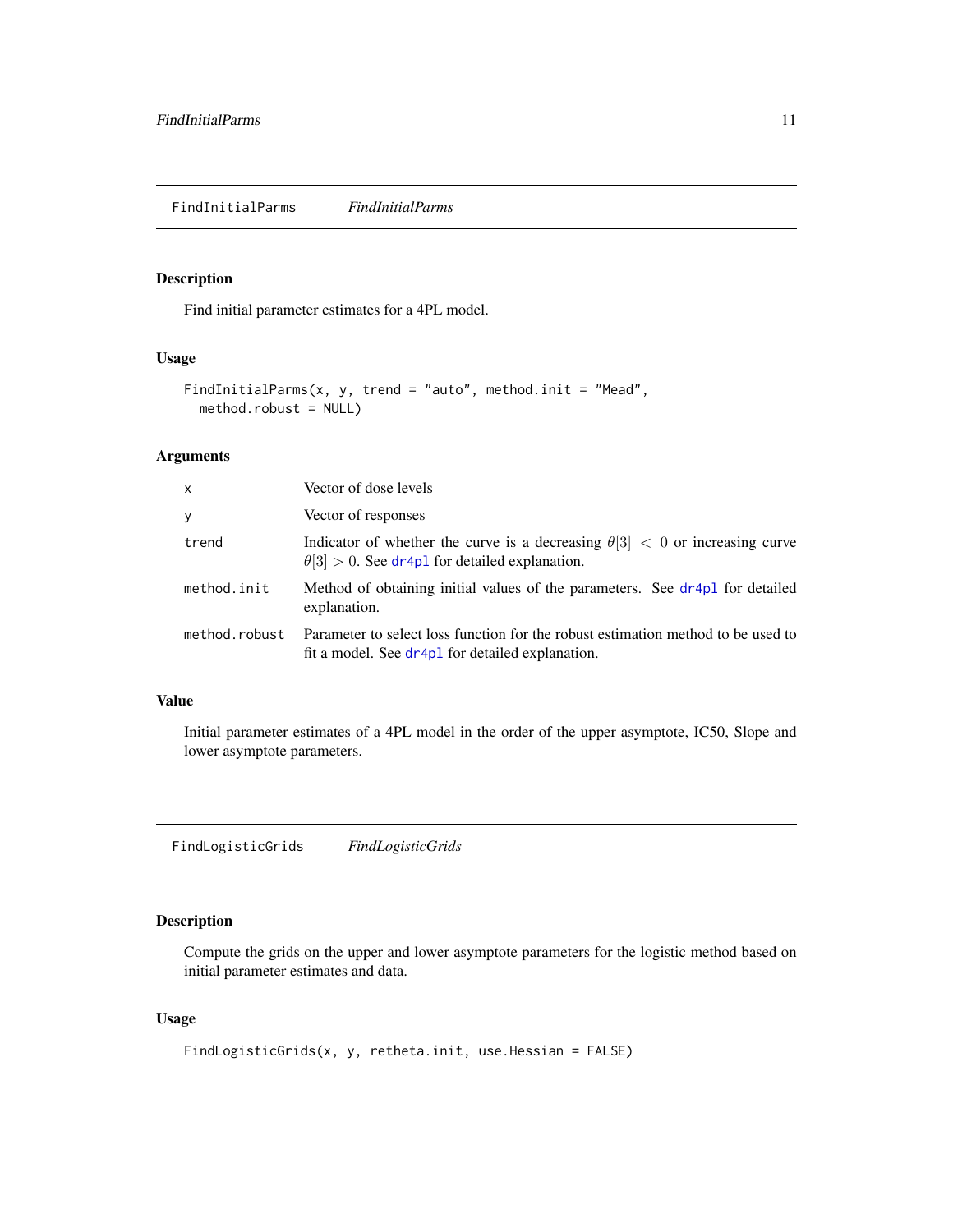#### <span id="page-11-0"></span>Arguments

| x            | Vector of doses.                                                                                                     |
|--------------|----------------------------------------------------------------------------------------------------------------------|
| V            | Vector of responses.                                                                                                 |
| retheta.init | Parameters of a 4PL model among which the EC50 parameter is in the log 10<br>dose scale.                             |
| use.Hessian  | Indicator of whether the Hessian matrix (TRUE) or the gradient vector is used<br>in confidence interval computation. |

# Details

This function computes the grids on the upper and lower asymptote parameters based on initial parameter estimates and data. It basically computes the confidence intervals of the true parameters based on the variance-covariance matrix of the given initial parameter estimates. If matrix inversion of the variance-covariance matrix is infeasible, a variation of the method in Wang et al. (2010) is used.

# Value

Data frame whose first column represents the grid on the upper asymptote parameter and second column represents the grid o the lower asymptote.

# Author(s)

Hyowon An

#### References

Wang Y, Jadhav A, Southal N, Huang R, Nguyen DT (2010). "A grid algorithm for high throughput fitting of dose-response curve data." *Curr Chem Genomics*, 4, 57–66.

# See Also

FindHillBounds, FindInitialParms

<span id="page-11-1"></span>gof.dr4pl *Perform the goodness-of-fit (gof) test for the 4PL model.*

# Description

Perform the goodness-of-fit (gof) test for the 4PL model when there are at least two replicates for each dose level.

#### Usage

```
gof.dr4pl(object, n.signif.digit = 4)
```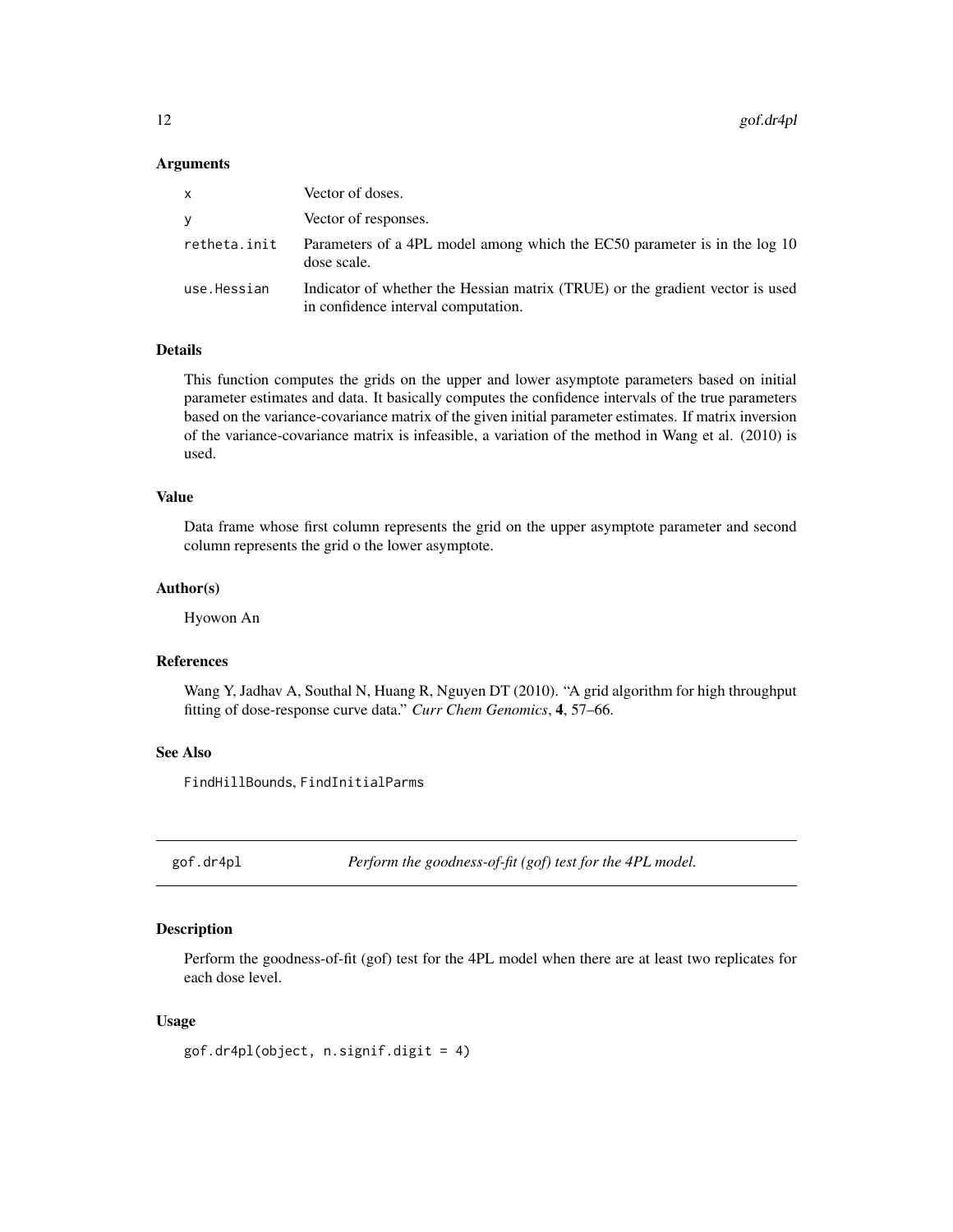#### <span id="page-12-0"></span>Arguments

| object | An object of the dr4pl class.                                                                                                                              |  |
|--------|------------------------------------------------------------------------------------------------------------------------------------------------------------|--|
|        | n signif digit Number of significant digits after the decimal point to be printed. The default<br>value is 4, but users can change the value on their own. |  |

# Details

Perform a goodness-of-fit (gof) test for the goodness of the 4PL models for dose-response data. There should be at least two replicates at each dose level. The test statistic follows the F distribution with degress of freedom  $(n - 4)$  and  $(N - n)$  where N stands for the total number of observations and n stands for the number of dose levels. For detailed explanation of the method, please refer to Subsection 2.1.5 of Seber and Wild (1989).

#### Value

A list of results in the order of a F-statistic value, p-value and a degree of freedom.

#### References

Seber GAF, Wild CJ (1989). *Nonlinear regression*, series Wiley Series in Probability and Mathematical Statistics: Probability and Mathematical Statistics. John Wiley \& Sons, Inc., New York. ISBN 0-471-61760-1, doi: [10.1002/0471725315,](http://doi.org/10.1002/0471725315) [http://dx.doi.org.libproxy.lib.unc.edu/](http://dx.doi.org.libproxy.lib.unc.edu/10.1002/0471725315) [10.1002/0471725315](http://dx.doi.org.libproxy.lib.unc.edu/10.1002/0471725315).

#### Examples

obj.dr4pl <- dr4pl(Response ~ Dose, data = sample\_data\_4) # Fit a 4PL model to data gof.dr4pl(obj.dr4pl) # Print the goodness-of-fit test results

IC *Obtain Inhibitory Concentrations (IC) of a dose-response curve*

#### Description

This function obtains estimates of the IC's of a dose-response curve. Typically the IC50 parameter is of interest, but sometimes IC10 or IC90 are important aspects of a dose-response curve. By controlling the function argument, a user can obtain the IC's at various levels.

# Usage

```
IC(object, inhib.percent)
```

| object        | Object of the class 'dr4pl' for which the IC values are obtained |
|---------------|------------------------------------------------------------------|
| inhib.percent | Inhibited percentages at which the IC values are obtained        |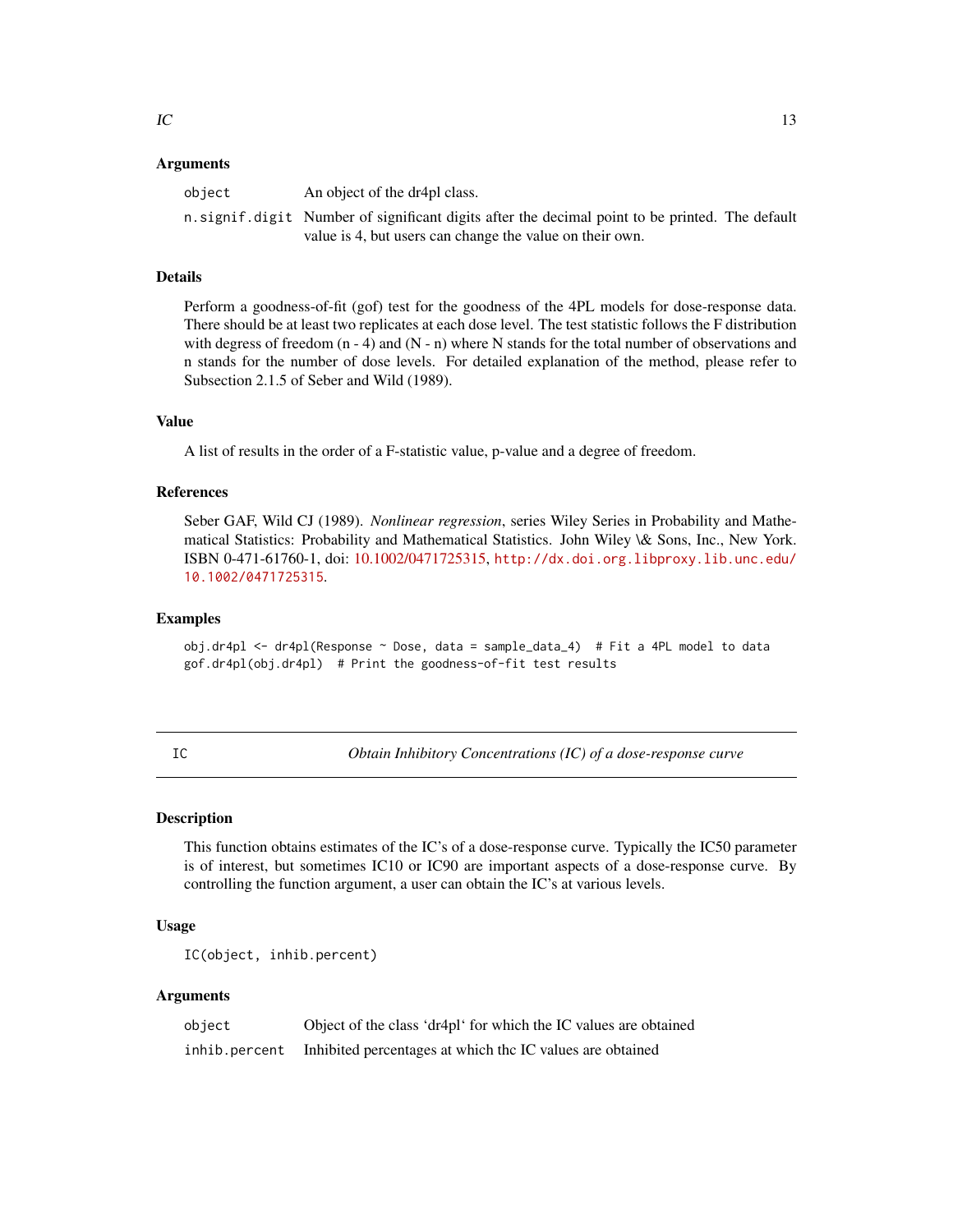IC values at the inhibited percentages provided by the argument inhib.percent

#### Examples

```
data.test <- data.frame(x = c(0.0001, 0.001, 0.01, 0.1, 1),
                       y = c(10, 9, 5, 1, 0))
obj.dr4pl < - dr4pl(y \sim x,data = data.test)IC(obj.dr4pl, inhib.percent = c(10, 90))
obj.dr4pl <- dr4pl(Response ~ Dose, data = sample_data_4) # Fit a 4PL model to data
IC(obj.dr4pl, inhib.percent = c(10, 50, 90))
```
MeanResponse *Compute an estimated mean response.*

# Description

Compute an estimated mean response.

#### Usage

MeanResponse(x, theta)

#### Arguments

| X     | Dose levels.                 |
|-------|------------------------------|
| theta | Parameters of the 4PL model. |

# Value

Predicted response values.

OutlierDetection *Detect outliers by the method of Motulsky and Brown (2006).*

# Description

Detect outliers by the method of Motulsky and Brown (2006).

#### Usage

OutlierDetection(residuals)

<span id="page-13-0"></span>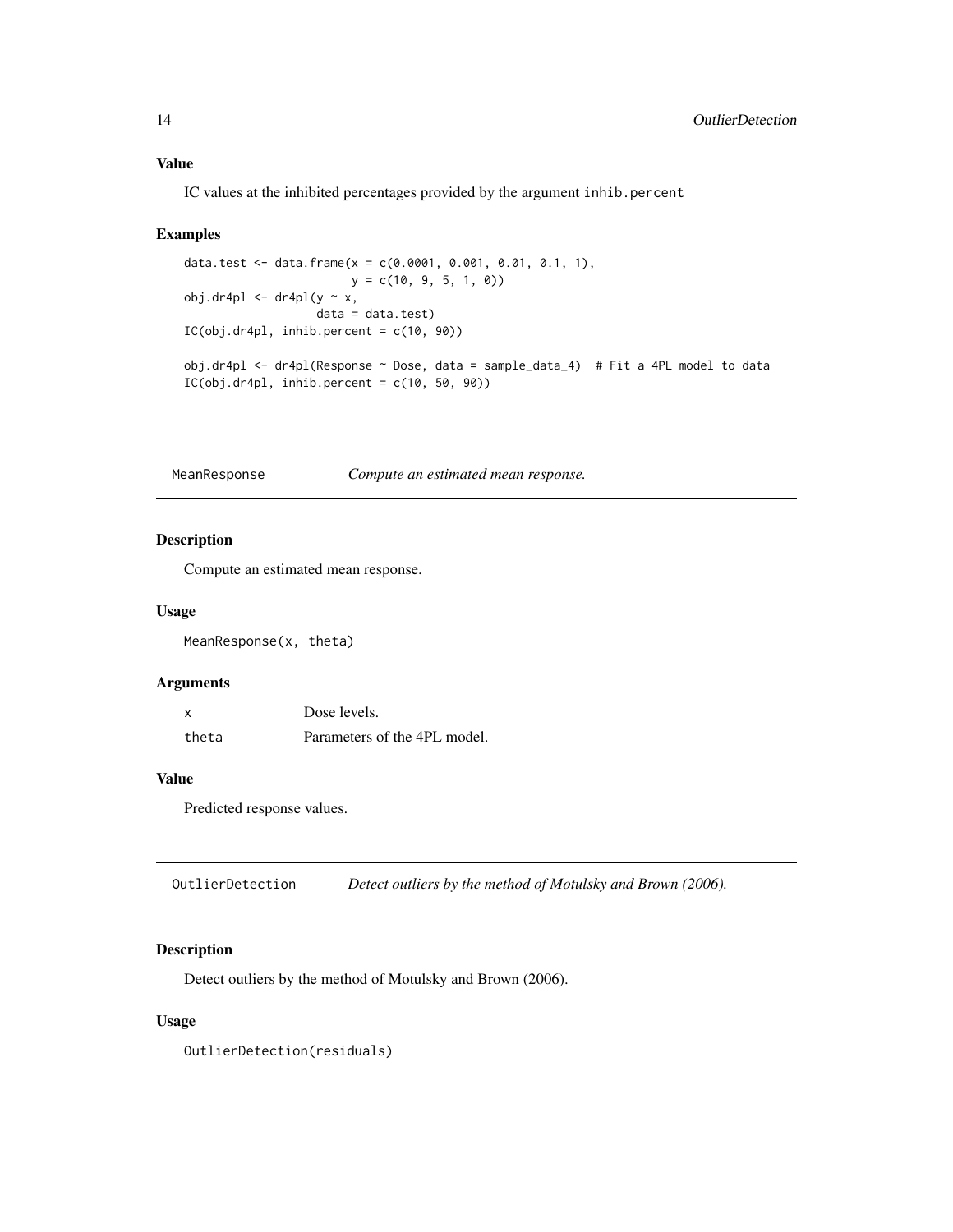#### <span id="page-14-0"></span>plot.dr4pl 15

#### Arguments

residuals Vector of residuals from a robust fit.

#### Details

This function detects outliers from a vector of residuals obtained from a robust fit. The method used here is the same with Motulsky and Brown (2006) except that the median absolute deviation is used instead of the sample quantile based estimator suggested in that paper. Based on the False Discovery Rate (FDR) a set of multiple outliers that have lower FDR's than a threshold are reported.

# Value

Vector of indices of outliers in the input vector of residuals

#### Author(s)

Hyowon An

# References

Motulsky HJ, Brown RE (2006). "Detecting outliers when fitting data with nonlinear regression - a new method based on robust nonlinear regression and the false discovery rate." *BMC Bioinformatics*, 7, 123.

plot.dr4pl *Make a plot of a 4PL model curve and data*

#### Description

This function displays a dose-response curve and data. As a default, the x-axis represents dose levels in log 10 scale and the y-axis represents responses. The black solid line represents a dose-response curve. The blue filled circles represent data points and red triangles represent outliers.

#### Usage

```
## S3 method for class 'dr4pl'
plot(x, type.curve = "all",
  text.title = "Dose-response plot", text.x = "Dose", text.y = "Response",
  indices.outlier = NULL, breaks.x = NULL, breaks.y = NULL, ...)
```

| X          | 'dr4pl' object whose data and mean response function will be plotted.                                                                                           |
|------------|-----------------------------------------------------------------------------------------------------------------------------------------------------------------|
| type.curve | Indicator of the type of a dose-response curve. "all" indicates that data and a<br>curve will be plotted while "data" indicates that only data will be plotted. |
| text.title | Character string for the title of a plot with a default set to "Dose response plot".                                                                            |
| text.x     | Character string for the x-axis of the plot with a default set to "Dose".                                                                                       |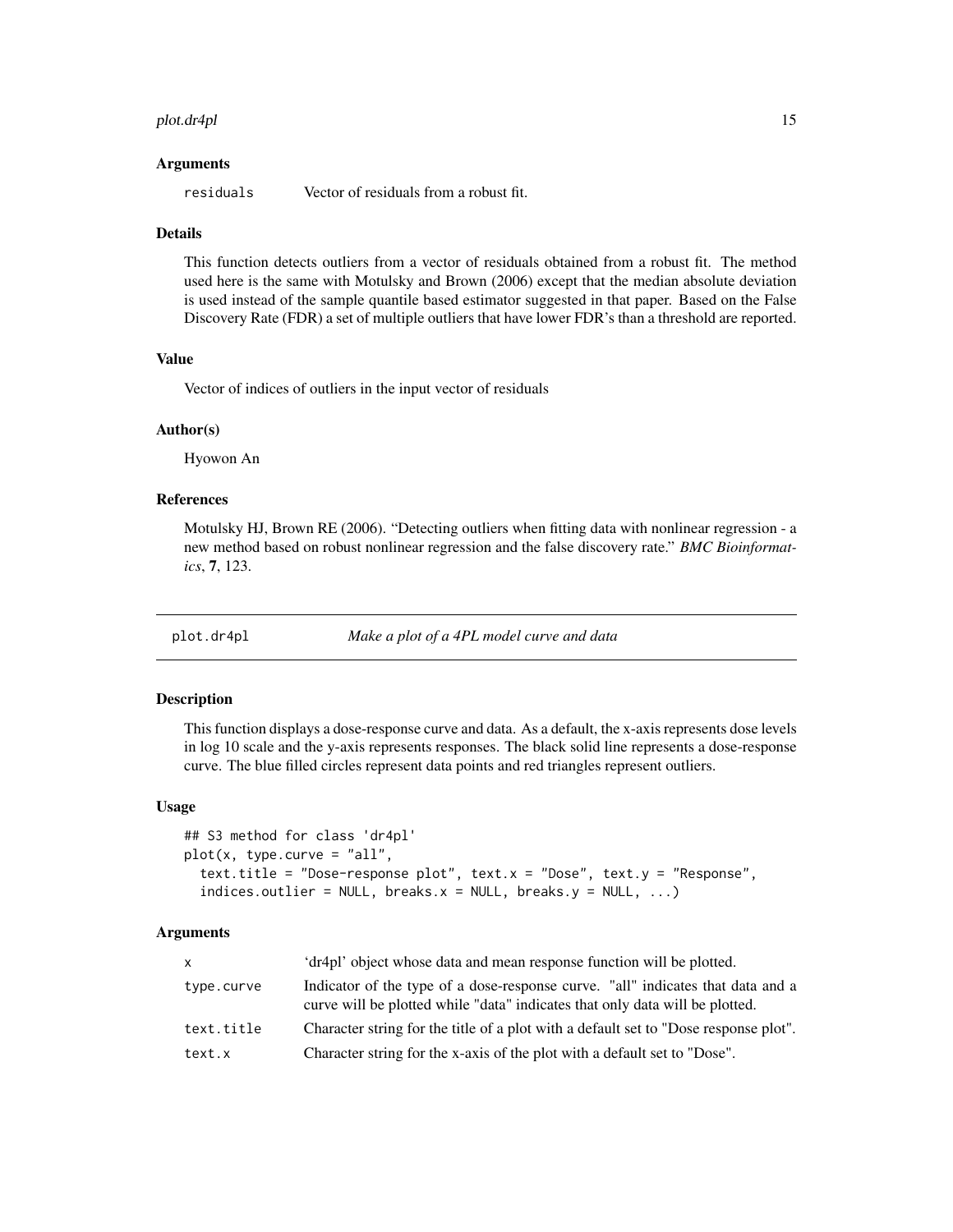| text.y                                                    | Character string for the y-axis of the plot with a default set to "Response". |
|-----------------------------------------------------------|-------------------------------------------------------------------------------|
| indices.outlier                                           |                                                                               |
|                                                           | Pass a vector indicating all indices which are outliers in the data.          |
| breaks.x                                                  | Vector of desired break points for the x-axis                                 |
| Vector of desired break points for the y-axis<br>breaks.v |                                                                               |
| $\ddotsc$                                                 | All arguments that can normally be passed to ggplot.                          |

## Author(s)

Hyowon An, <ahwbest@gmail.com>

Justin T. Landis, <jtlandis314@gmail.com>

Aubrey G. Bailey, <aubreybailey@gmail.com>

# Examples

dr4pl.1 <- dr4pl(Response ~ Dose, data = sample\_data\_1)

plot(dr4pl.1)

```
## Able to further edit plots.
library(ggplot2) #needed to change color to green
dr4pl.1 <- dr4pl(Response ~ Dose,
                        data = sample_data_1,
                        text.title = "Sample Data Plot")
```

```
a \leftarrow plot(dr4pl.1)a + geom\_point(color = "green", size = 5)
```

```
## Bring attention to outliers using parameter indices.outlier.
dr4pl.3 <- dr4pl(Response ~ Dose,
                 data = drc_error_3,
                 method.init = "Mead",
                 method.robust = "absolute")
```

```
plot(dr4pl.3, indices.outlier = c(90, 101))
```

```
## Change the plot title default with parameter text.title.
dr4pl.1 <- dr4pl::dr4pl(Response ~ Dose,
                        data = sample_data_1)
```

```
plot(dr4pl.1, text.title = "My New Dose Response plot")
```

```
##Change the labels of the x and y axis to your need
library(drc) # Needed to load 'decontaminants' data set
data.hpc <- subset(decontaminants, group %in% "hpc")
dr4pl.hpc <- dr4pl(count~conc, data = data.hpc)
plot(dr4pl.hpc,
    text.title = "hpc Decontaminants Plot",
    text.x = "Concentration",text.y = "Count")
```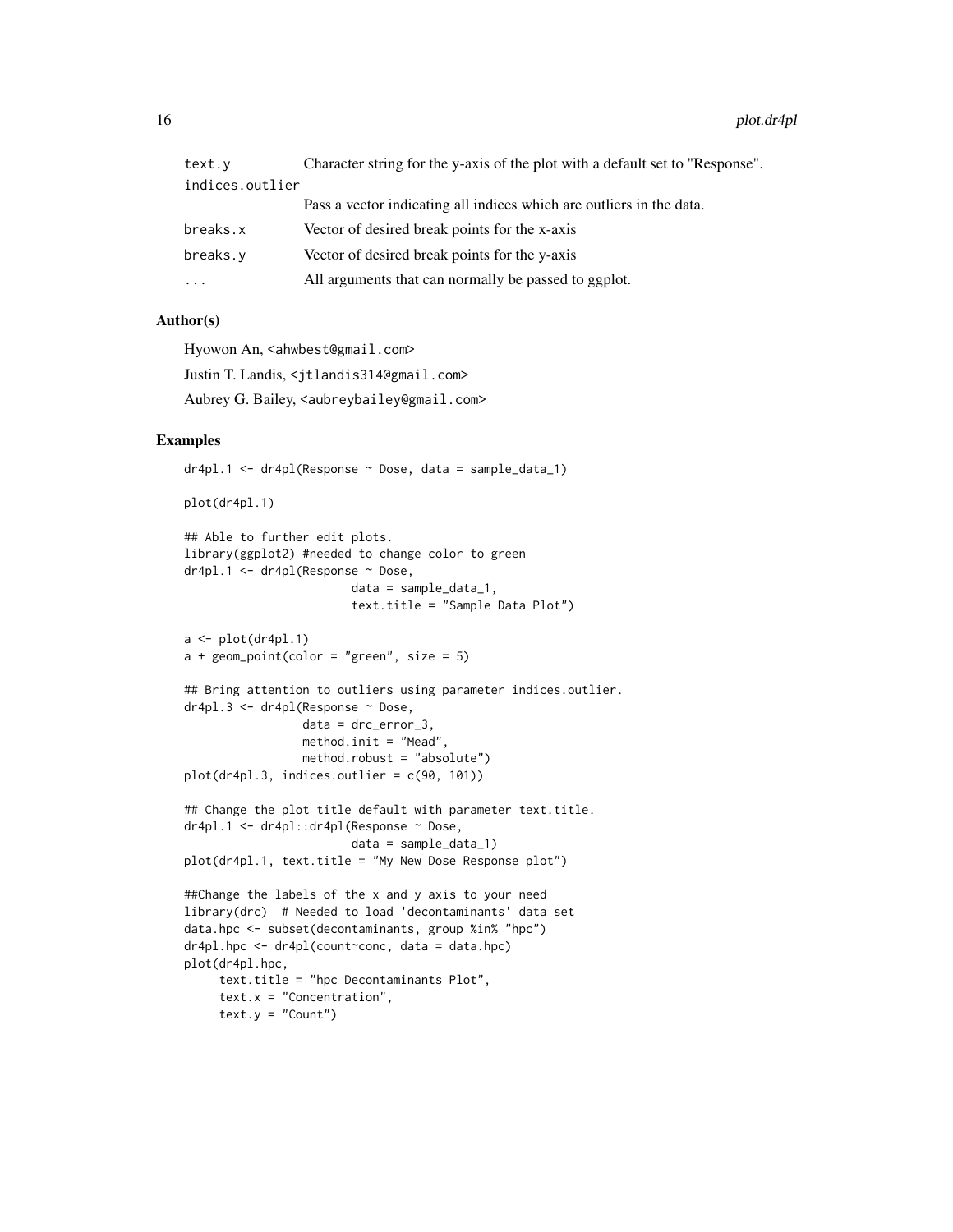<span id="page-16-1"></span><span id="page-16-0"></span>

Print the dr4pl object to screen.

# Usage

## S3 method for class 'dr4pl' print(object, ...)

# Arguments

| object   | a dr4pl object to be printed     |
|----------|----------------------------------|
| $\cdots$ | all normally printable arguments |

# Examples

```
ryegrass.dr4pl <- dr4pl(Response ~ Dose,
                        data = sample_data_1)
print(ryegrass.dr4pl)
obj.dr4pl <- dr4pl(Response ~ Dose, data = sample_data_5)
print(obj.dr4pl)
```
print.summary.dr4pl *Print the dr4pl object summary to screen.*

# Description

Print the dr4pl object summary to screen.

# Usage

## S3 method for class 'summary.dr4pl' print(object, ...)

| object   | a dr4pl object to be summarized  |
|----------|----------------------------------|
| $\cdots$ | all normally printable arguments |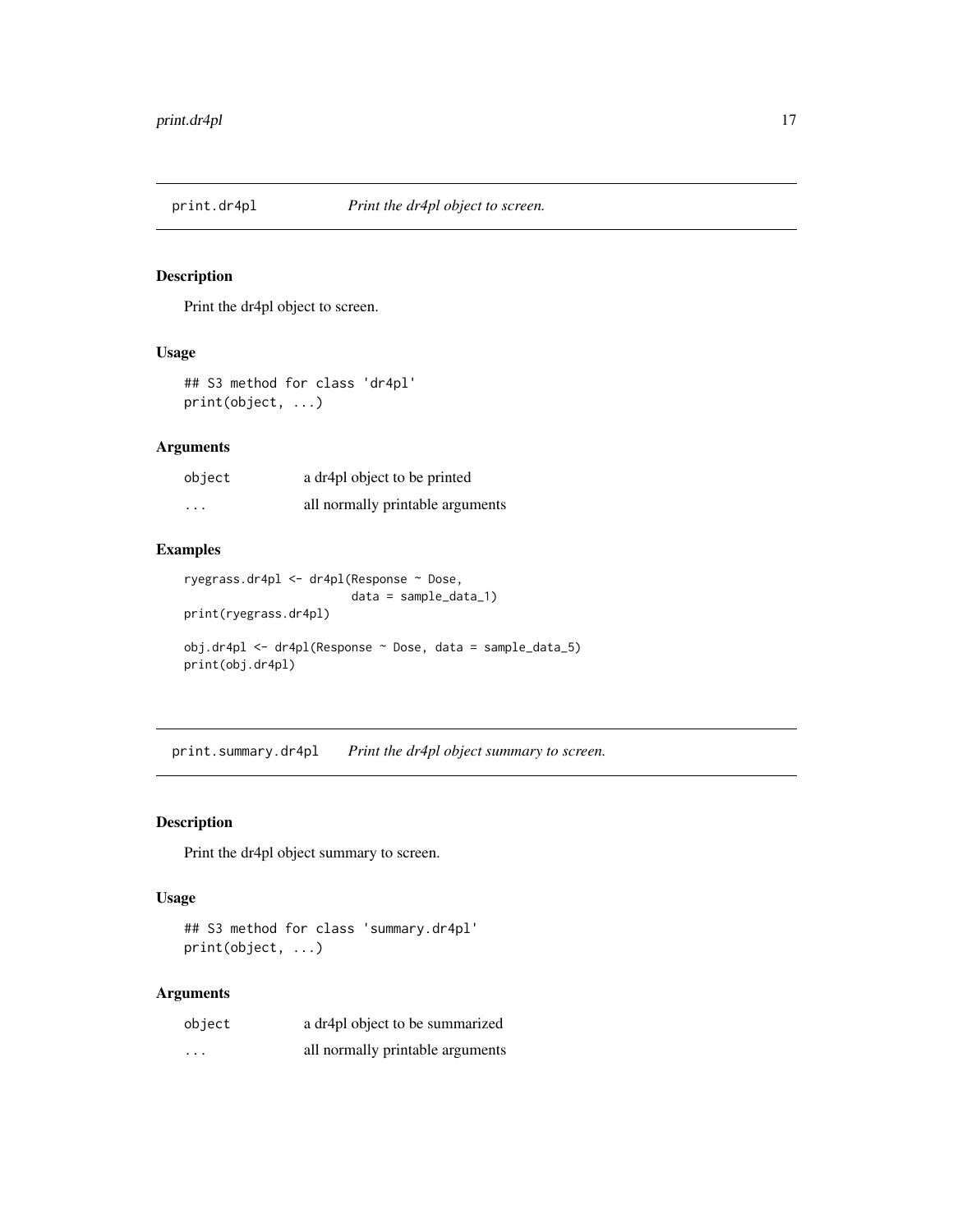# Examples

```
library(drc) # Needed for the data set 'ryegras'
dr4pl.ryegrass <- dr4pl(rootl ~ conc, data = ryegrass)
print(summary(dr4pl.ryegrass))
dr4pl.7 <- dr4pl(Response ~ Dose, data = sample_data_7)
print(summary(dr4pl.7))
```
sample\_data\_1 *sample\_data\_1*

# Description

These are a handful of experimentally derived datasets from the wet-laboratory. These may or may not have numerical errors in other dose-response curve-packages, but definitly not using these methods.

# Examples

```
a <- dr4pl(Response~Dose, data = sample_data_1)
plot(a)
```
sample\_data\_10 *sample\_data\_10*

# Description

These are a handful of experimentally derived datasets from the wet-laboratory. These may or may not have numerical errors in other dose-response curve-packages, but definitly not using these methods.

```
a <- dr4pl(Response~Dose, data = sample_data_10)
plot(a)
```
<span id="page-17-0"></span>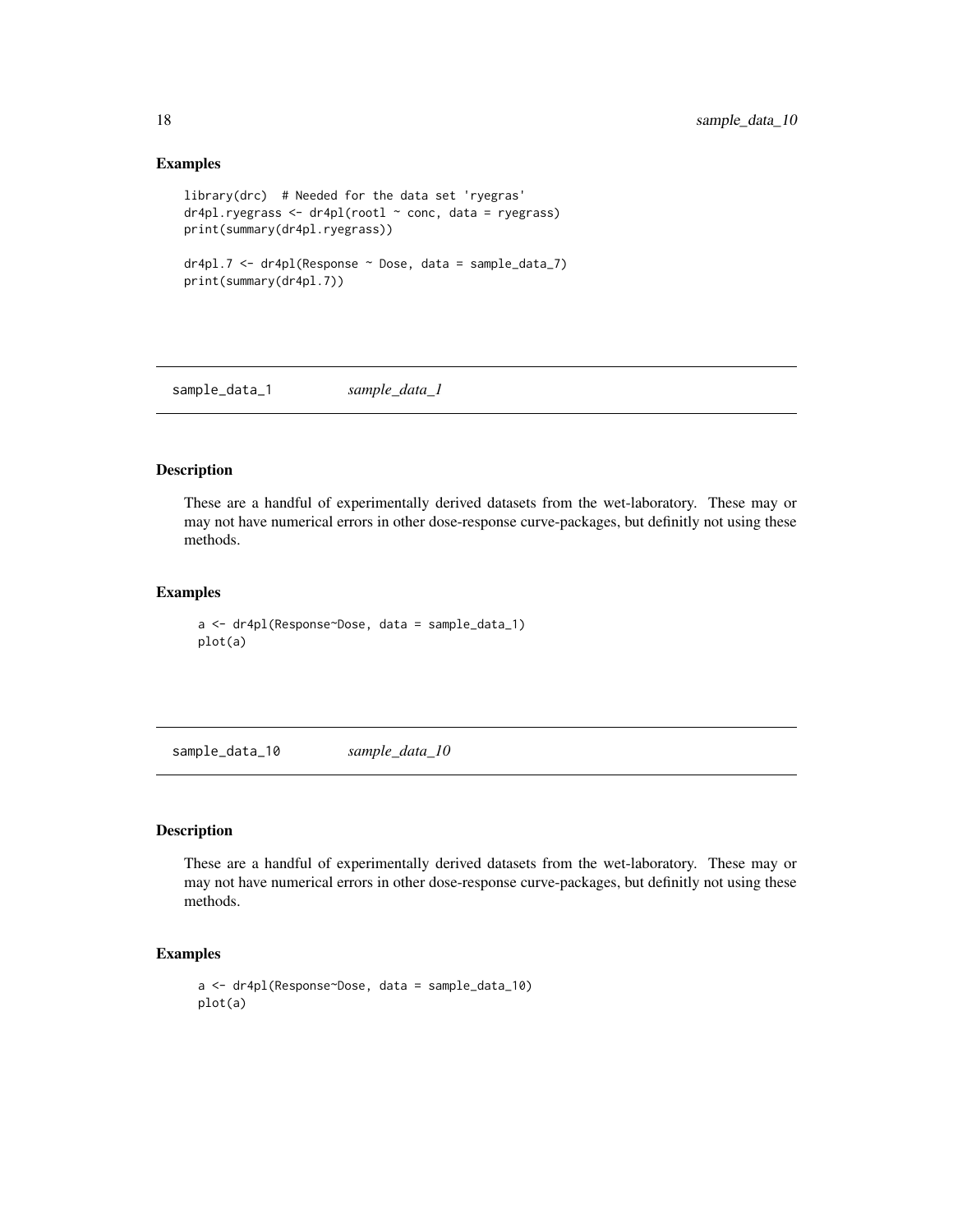<span id="page-18-0"></span>These are a handful of experimentally derived datasets from the wet-laboratory. These may or may not have numerical errors in other dose-response curve-packages, but definitly not using these methods.

# Examples

```
a <- dr4pl(Response~Dose, data = sample_data_11)
plot(a)
```
sample\_data\_12 *sample\_data\_12*

#### Description

These are a handful of experimentally derived datasets from the wet-laboratory. These may or may not have numerical errors in other dose-response curve-packages, but definitly not using these methods.

# Examples

```
a <- dr4pl(Response~Dose, data = sample_data_12)
plot(a)
```
sample\_data\_13 *sample\_data\_13*

#### Description

These are a handful of experimentally derived datasets from the wet-laboratory. These may or may not have numerical errors in other dose-response curve-packages, but definitly not using these methods.

```
a <- dr4pl(Response~Dose, data = sample_data_13)
plot(a)
```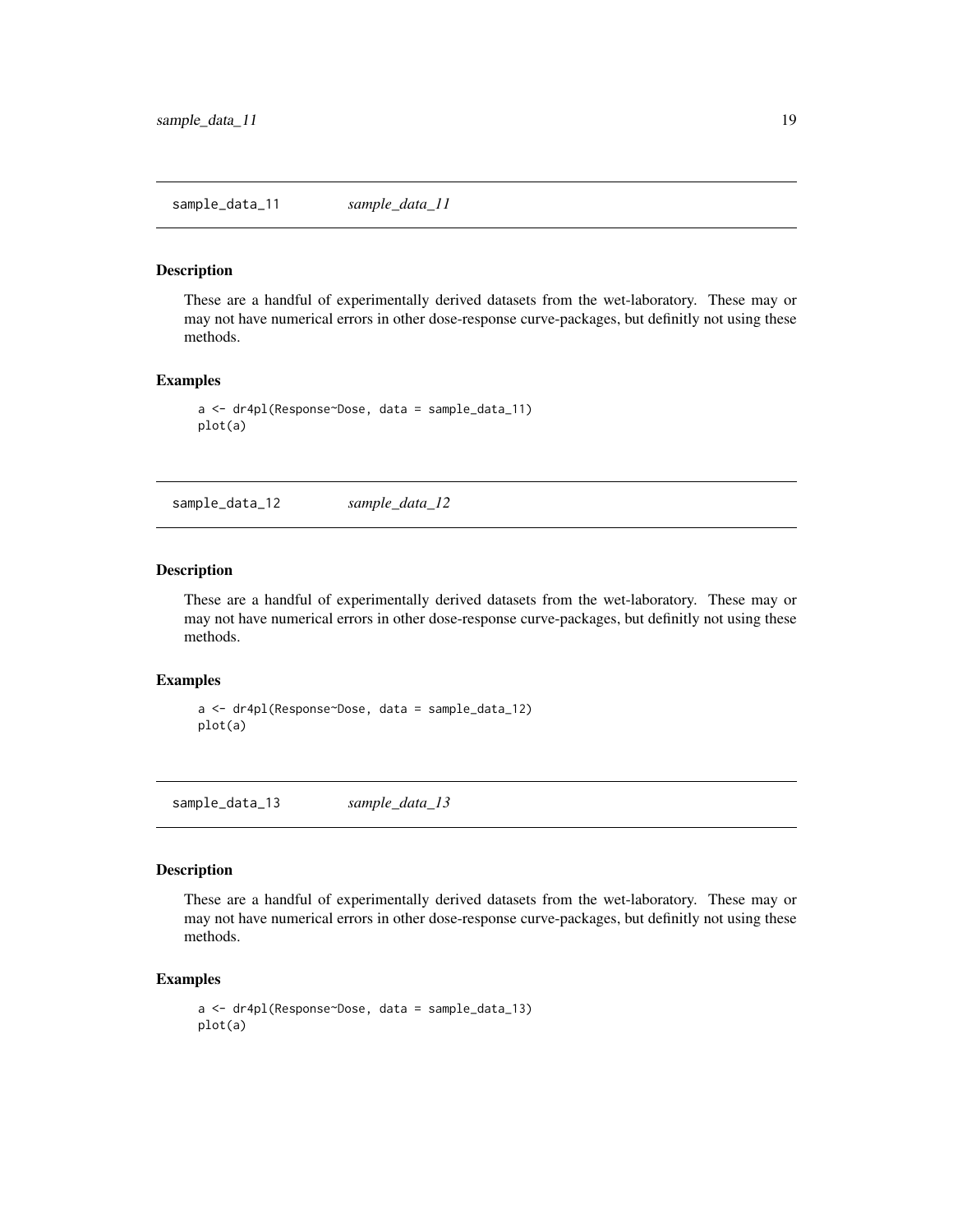<span id="page-19-0"></span>sample\_data\_2 *sample\_data\_2*

#### Description

These are a handful of experimentally derived datasets from the wet-laboratory. These may or may not have numerical errors in other dose-response curve-packages, but definitly not using these methods.

## Examples

```
a <- dr4pl(Response~Dose, data = sample_data_2)
plot(a)
```
sample\_data\_3 *sample\_data\_3*

#### Description

These are a handful of experimentally derived datasets from the wet-laboratory. These may or may not have numerical errors in other dose-response curve-packages, but definitly not using these methods.

# Examples

```
a <- dr4pl(Response~Dose, data = sample_data_3)
plot(a)
```
sample\_data\_4 *sample\_data\_4*

#### Description

These are a handful of experimentally derived datasets from the wet-laboratory. These may or may not have numerical errors in other dose-response curve-packages, but definitly not using these methods.

```
a <- dr4pl(Response~Dose, data = sample_data_4)
plot(a)
```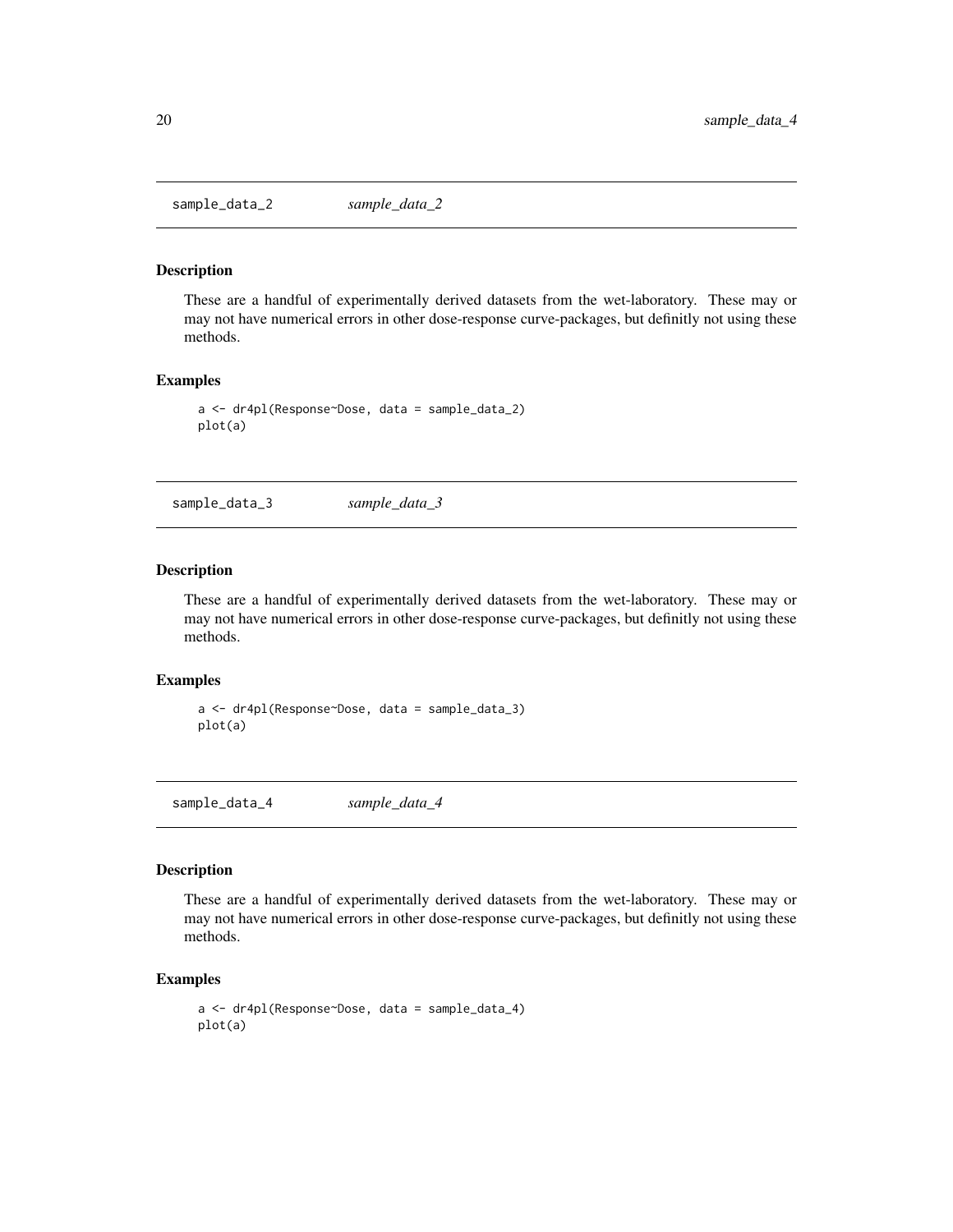<span id="page-20-0"></span>sample\_data\_5 *sample\_data\_5*

#### Description

These are a handful of experimentally derived datasets from the wet-laboratory. These may or may not have numerical errors in other dose-response curve-packages, but definitly not using these methods.

# Examples

```
a <- dr4pl(Response~Dose, data = sample_data_5)
plot(a)
```
sample\_data\_6 *sample\_data\_6*

#### Description

These are a handful of experimentally derived datasets from the wet-laboratory. These may or may not have numerical errors in other dose-response curve-packages, but definitly not using these methods.

# Examples

```
a <- dr4pl(Response~Dose, data = sample_data_6)
plot(a)
```
sample\_data\_7 *sample\_data\_7*

#### Description

These are a handful of experimentally derived datasets from the wet-laboratory. These may or may not have numerical errors in other dose-response curve-packages, but definitly not using these methods.

```
a <- dr4pl(Response~Dose, data = sample_data_7)
plot(a)
```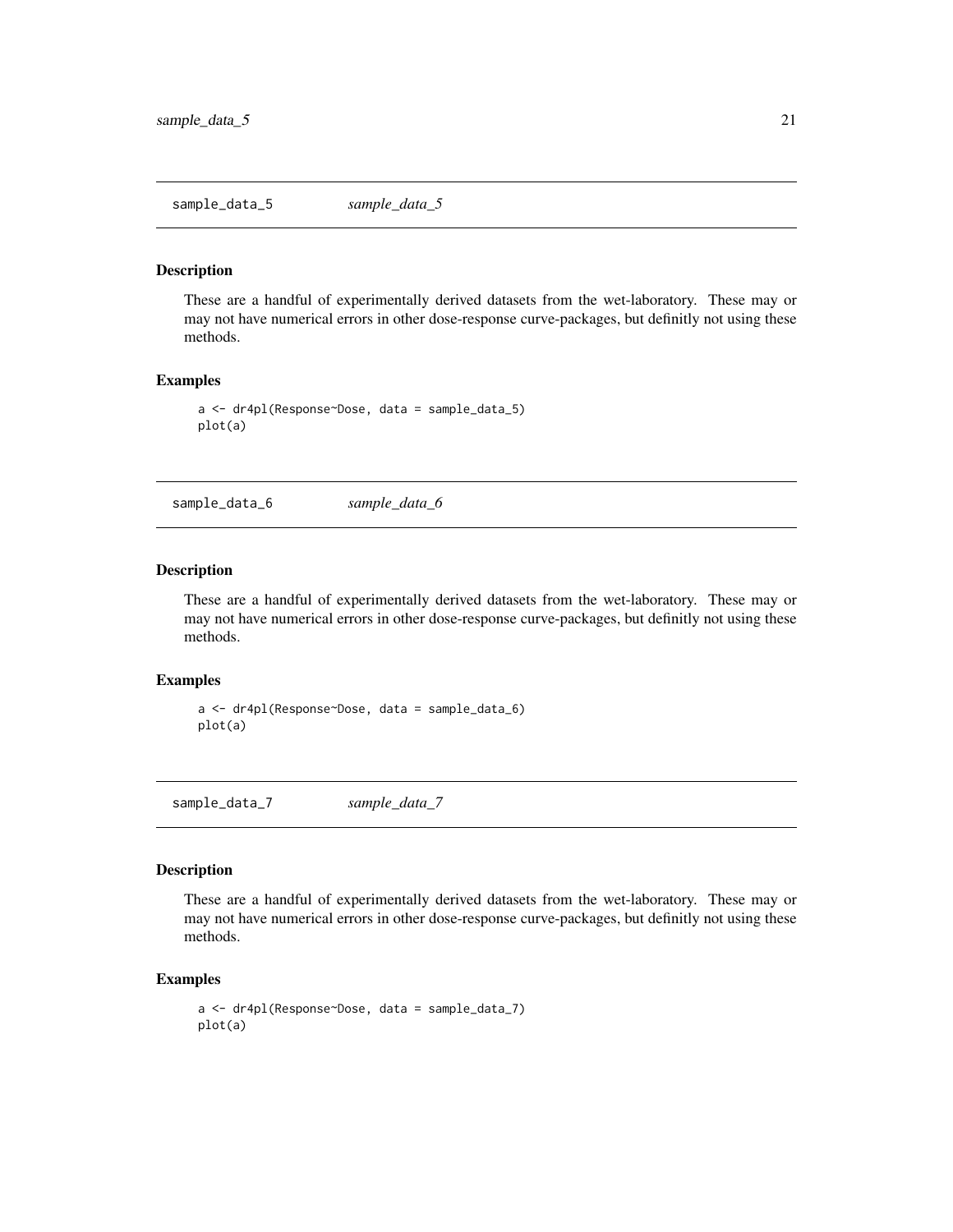<span id="page-21-0"></span>sample\_data\_8 *sample\_data\_8*

# Description

These are a handful of experimentally derived datasets from the wet-laboratory. These may or may not have numerical errors in other dose-response curve-packages, but definitly not using these methods.

#### Examples

```
a <- dr4pl(Response~Dose, data = sample_data_8)
plot(a)
```
sample\_data\_9 *sample\_data\_9*

# Description

These are a handful of experimentally derived datasets from the wet-laboratory. These may or may not have numerical errors in other dose-response curve-packages, but definitly not using these methods.

# Examples

a <- dr4pl(Response~Dose, data = sample\_data\_9) plot(a)

<span id="page-21-1"></span>summary.dr4pl *summary*

#### Description

Print the summary of a dr4pl object.

#### Usage

## S3 method for class 'dr4pl' summary(object, ...)

| object | a dr4pl object to be summarized |
|--------|---------------------------------|
| .      | all normal summary arguments    |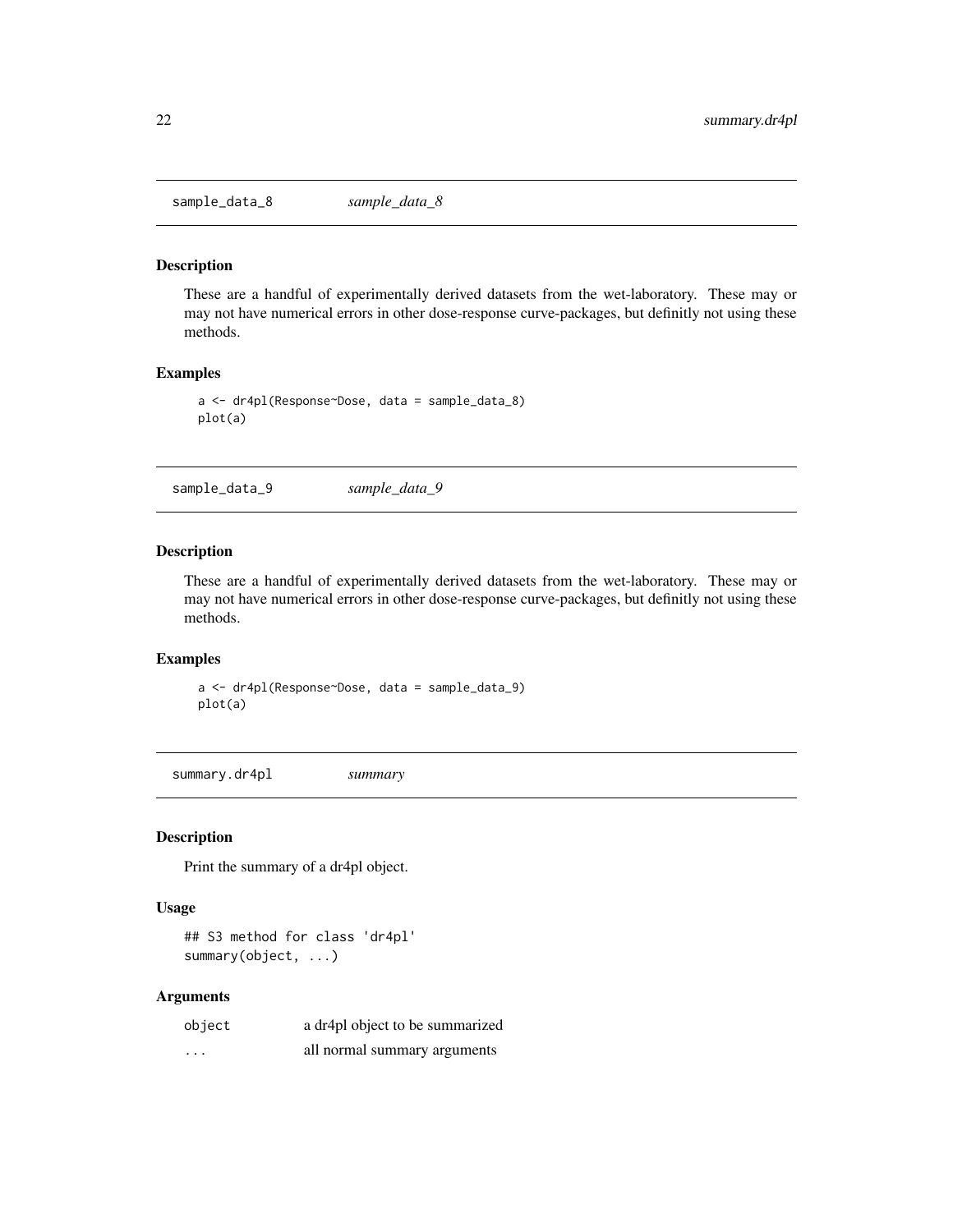#### <span id="page-22-0"></span>vcov.dr4pl 23

#### Examples

```
obj.dr4pl <- dr4pl(Response ~ Dose, data = sample_data_5) # Fit a 4PL model to data
summary(obj.dr4pl)
obj.dr4pl <- dr4pl(Response ~ Dose, data = sample_data_6) # Fit a 4PL model to data
summary(obj.dr4pl)
```
vcov.dr4pl *Obtain the variance-covariance matrix of the parameter estimators of a 4PL model.*

#### Description

This function obtains the variance-covariance matrix of the parameter estimators of a 4PL model. The variance-covariance matrix returned by this function can be used to compute the standard errors and confidence intervals for statistical inference.

# Usage

```
## S3 method for class 'dr4pl'
vcov(object, ...)
```
#### Arguments

| object   | An object of the dr4pl class.                                         |
|----------|-----------------------------------------------------------------------|
| $\cdots$ | Other function arguments to be passed to the default 'vcov' function. |

# Details

This function obtains the variance-covariance matrix of the parameter estimators of a 4PL model. The Hessian matrix is used to obtain the second order approximation to the sum-of-squares loss function, and then the standard errors are computed as the square roots of the half of the Hessian matrix. Please refer to Subsection 5.2.2 of Seber and Wild (1989).

#### Value

The variance-covariance matrix of the parameter estimators of a 4PL model whose columns are in the order of the upper asymptote, IC50, slope and lower asymptote from left to right and whose rows are in the same order.

# References

Seber GAF, Wild CJ (1989). *Nonlinear regression*, series Wiley Series in Probability and Mathematical Statistics: Probability and Mathematical Statistics. John Wiley \& Sons, Inc., New York. ISBN 0-471-61760-1, doi: [10.1002/0471725315,](http://doi.org/10.1002/0471725315) [http://dx.doi.org.libproxy.lib.unc.edu/](http://dx.doi.org.libproxy.lib.unc.edu/10.1002/0471725315) [10.1002/0471725315](http://dx.doi.org.libproxy.lib.unc.edu/10.1002/0471725315).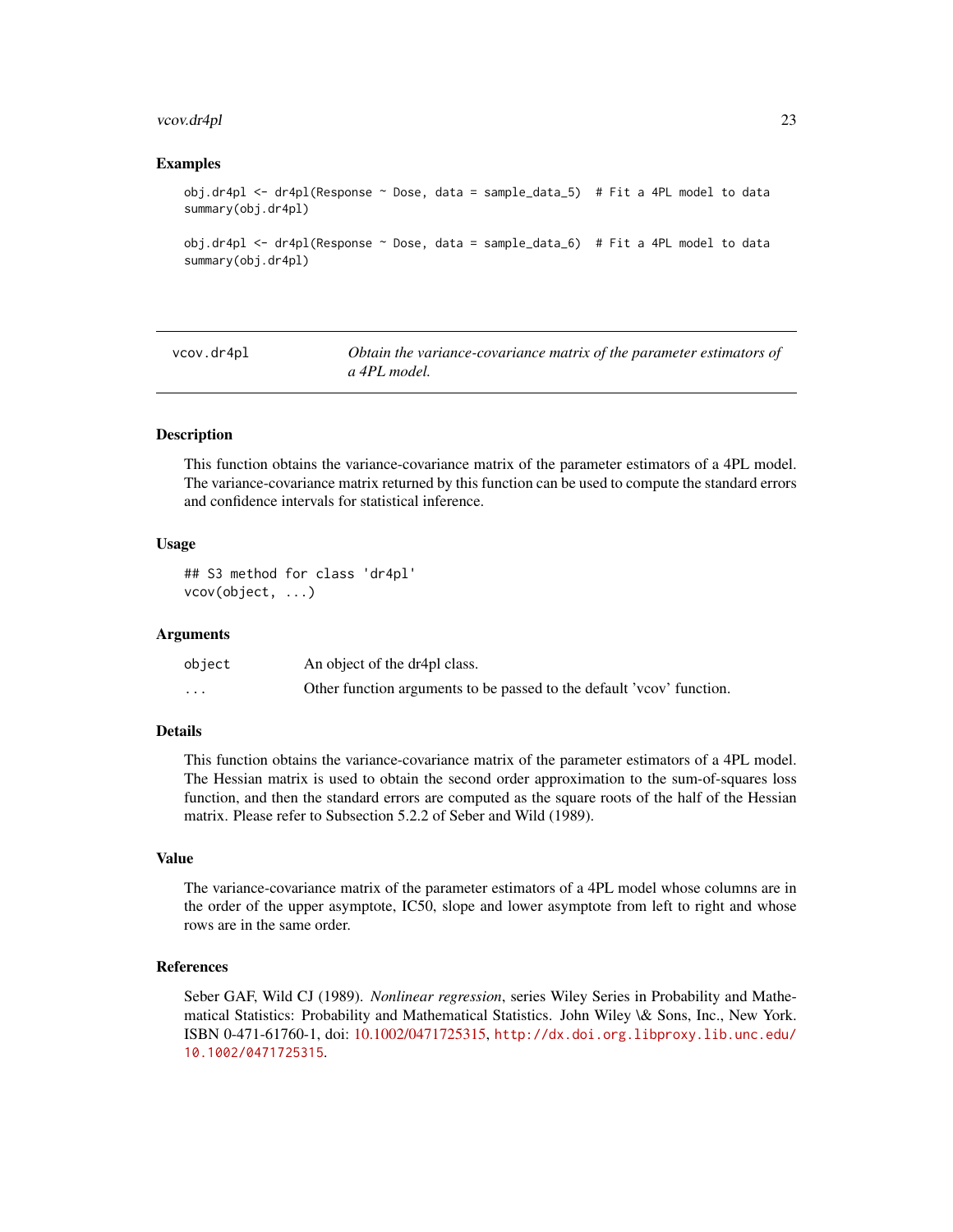# Examples

obj.dr4pl <- dr4pl(Response ~ Dose, data = sample\_data\_1) # Fit a 4PL model to data vcov(obj.dr4pl) # Variance-covariance matrix of the parameters

obj.dr4pl <- dr4pl(Response ~ Dose, data = sample\_data\_2) # Fit a 4PL model to data vcov(obj.dr4pl) # Variance-covariance matrix of the parameters